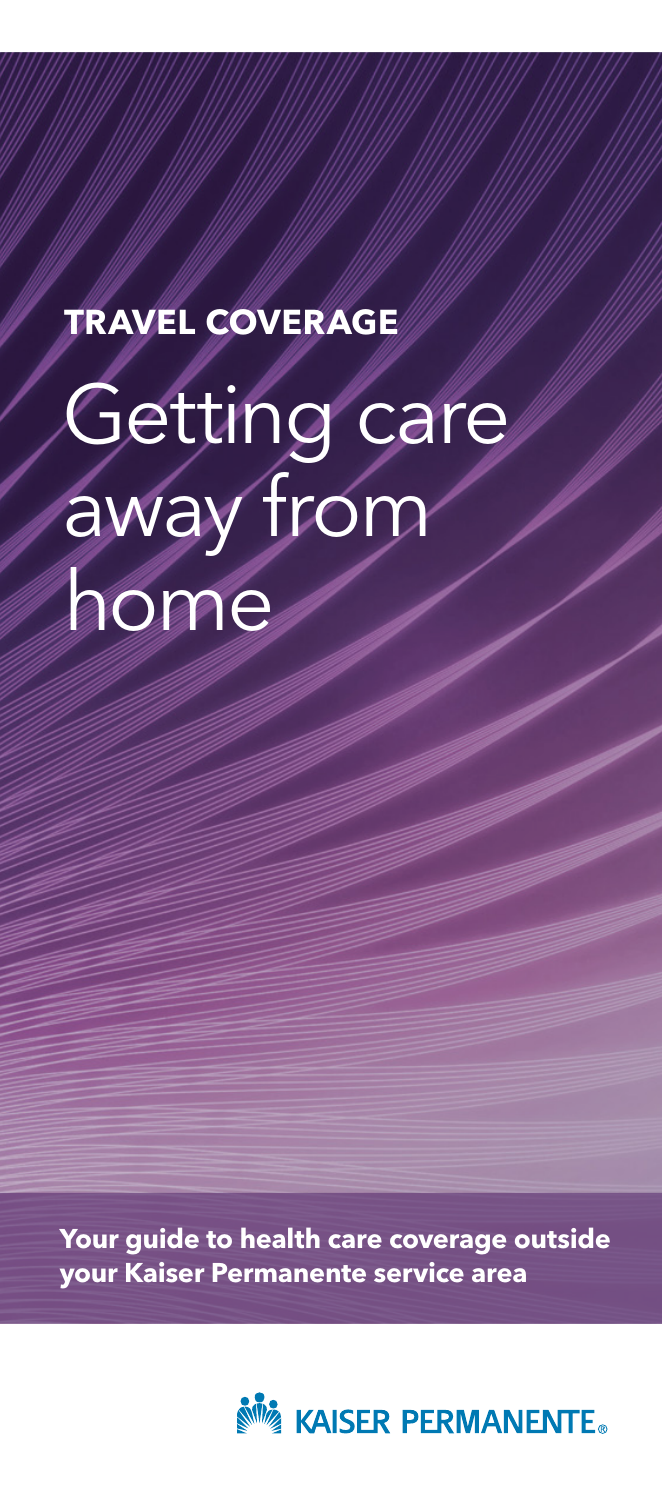**Life takes you places. That's why you want to know how your health coverage works while you're away from home. Whether you are an eligible dependent under age 26 working or studying away from home, are planning to visit another Kaiser Permanente service area, or are traveling anywhere in the world, read ahead so you can plan ahead for any health care needs.** 

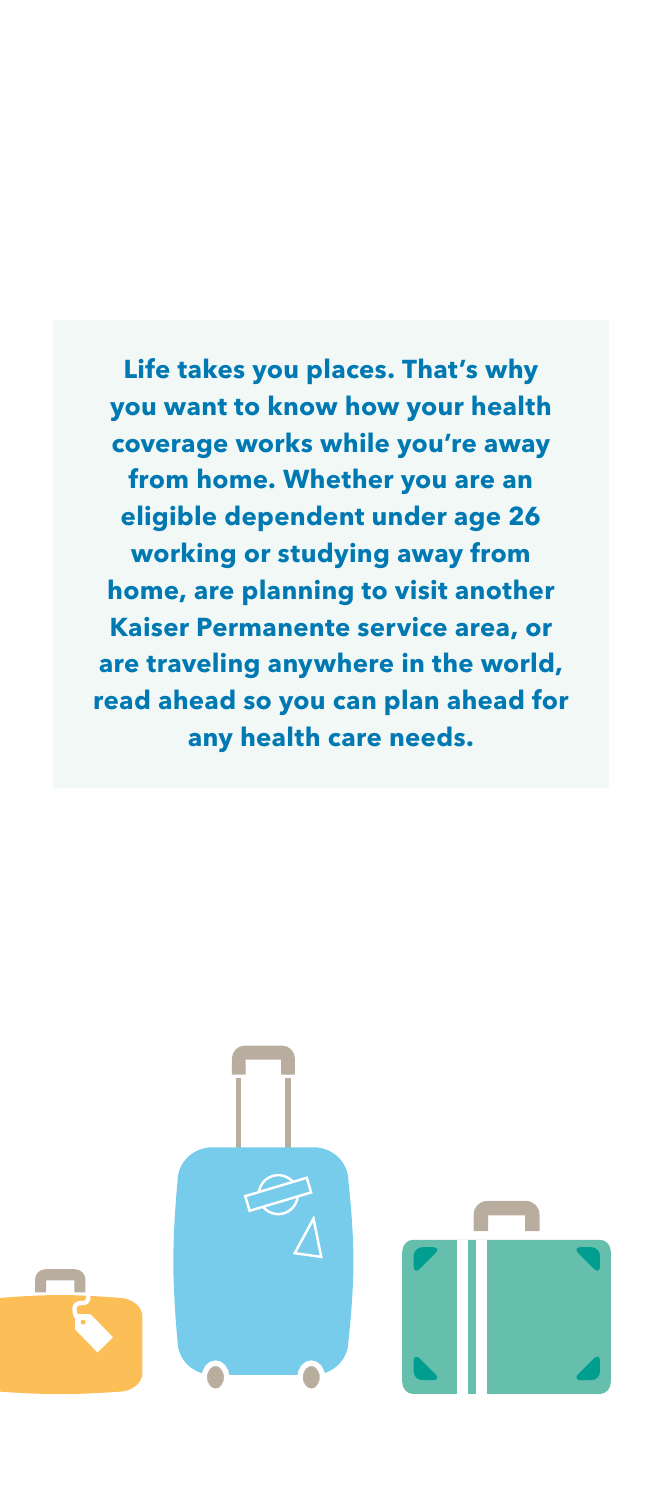# **Table of Contents**

| Emergencies can happen anywhere                                                    |  |
|------------------------------------------------------------------------------------|--|
| What is emergency care?                                                            |  |
| What is urgent care?                                                               |  |
| What is routine care?                                                              |  |
|                                                                                    |  |
| How do I get emergency care in the<br><b>United States?</b>                        |  |
| What if I still need care after my emergency<br>condition has been stabilized?     |  |
| How do I report emergency care?                                                    |  |
| How do I get urgent care?                                                          |  |
| What if I'm not sure what kind of care I need?                                     |  |
| How do I submit a claim?                                                           |  |
| Federal member travel coverage 7                                                   |  |
|                                                                                    |  |
|                                                                                    |  |
| How do I get emergency or urgent care<br>outside the United States?                |  |
| What if I still need care after my emergency<br>condition has been stabilized?     |  |
| How do I report emergency care<br>if I'm outside the United States?                |  |
| Is transportation covered?                                                         |  |
| How do I submit a claim?                                                           |  |
|                                                                                    |  |
| Getting care in another Kaiser Permanente<br>service area as a visiting member  12 |  |
| Do you have one of these plans?                                                    |  |
| Plan details                                                                       |  |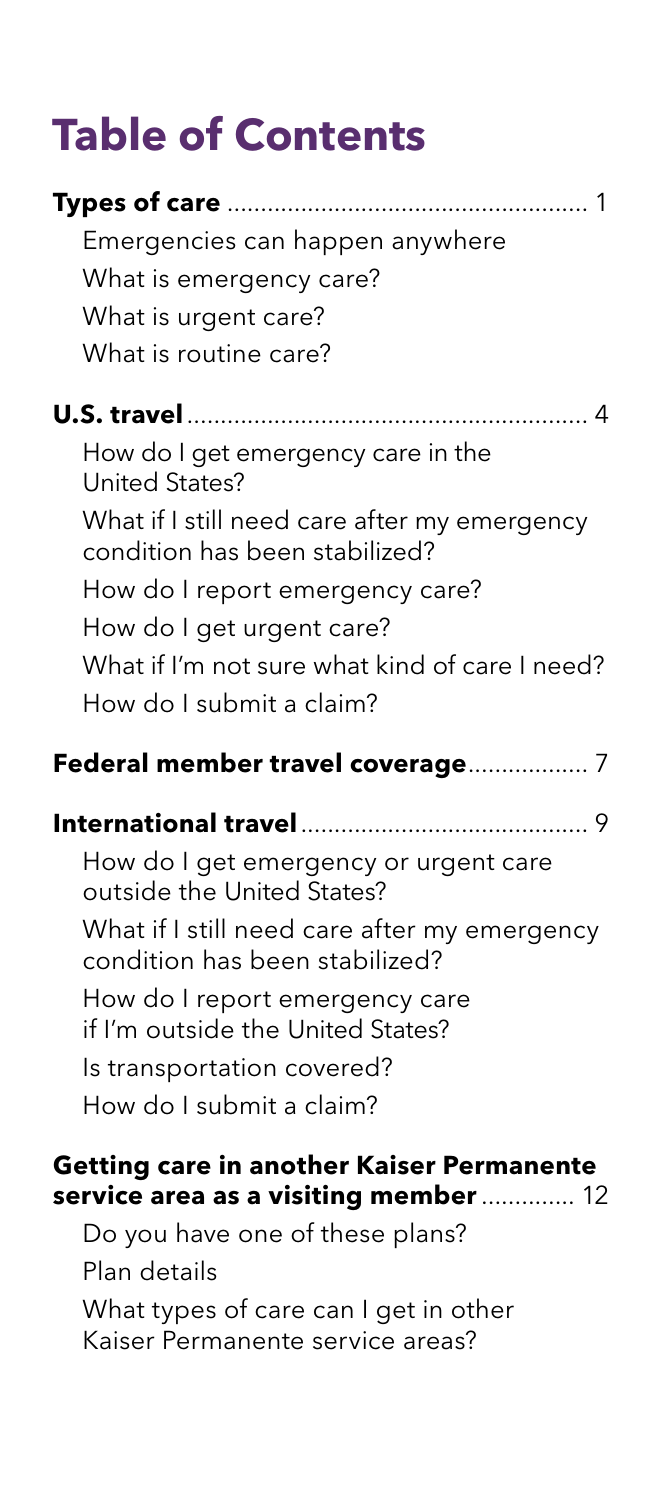| What services may be covered? 15<br>Inpatient services<br>Outpatient services<br>X-ray and laboratory services<br>Prescription drugs<br>Behavioral health/chemical dependency<br>services<br>Skilled nursing facility services<br>Home health care services<br>Hospice services |
|---------------------------------------------------------------------------------------------------------------------------------------------------------------------------------------------------------------------------------------------------------------------------------|
| What services aren't covered?17                                                                                                                                                                                                                                                 |
| Care where you need it  18<br>How do I get care in other Kaiser<br>Permanente service areas?<br>Do I need approval first?<br>How long are services available?<br>What happens if I move?<br>What costs should I expect?                                                         |
| <b>Covering eligible dependents</b><br>under age 26, including students<br>who will be living away from home 20<br>Before they leave<br>Review your health plan<br>Routine and nonemergency care<br>Urgent and emergency care                                                   |
| Checklist: Before you go  22                                                                                                                                                                                                                                                    |
|                                                                                                                                                                                                                                                                                 |
|                                                                                                                                                                                                                                                                                 |

The information in this brochure does not apply to Kaiser Permanente Medicare Plus or Medicaid members.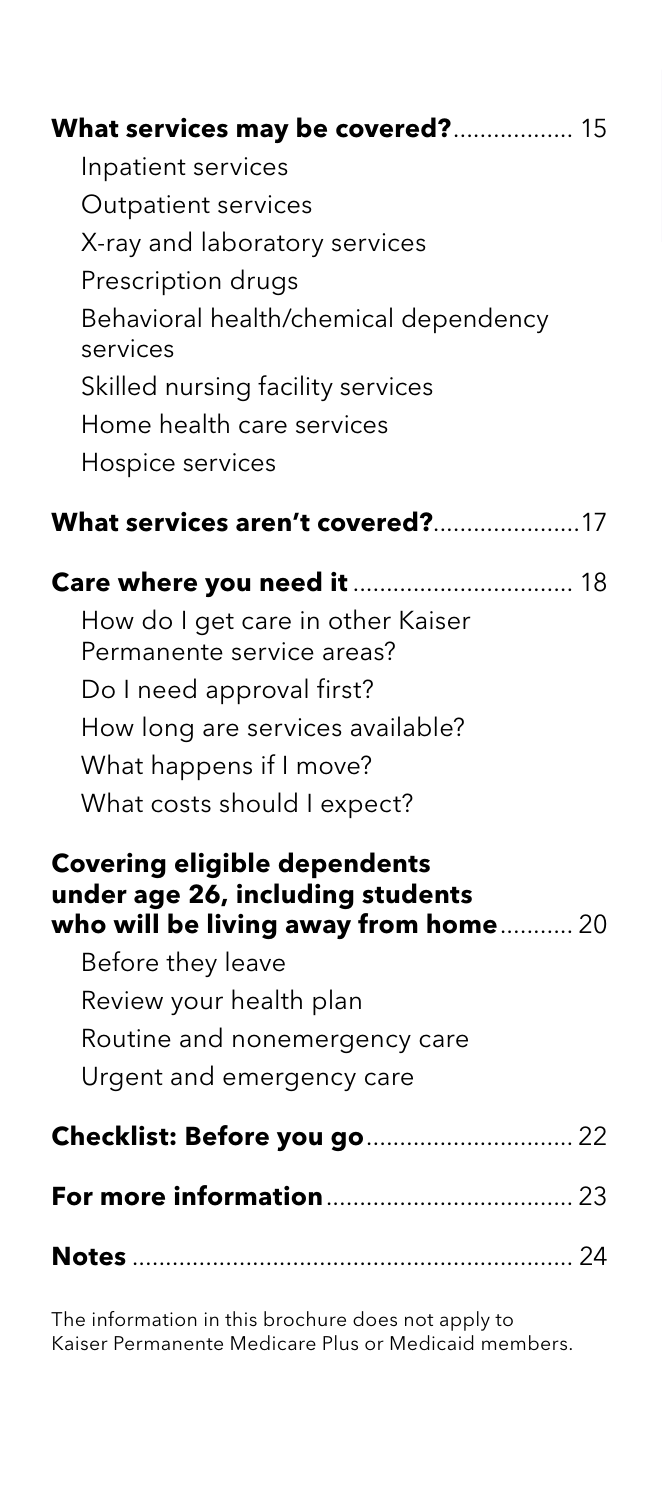

**Types of care**

Anything can come up when you travel, and different health needs require different types of care. Here are some common examples, which don't include all possible symptoms and conditions.

#### Emergencies can happen anywhere

As a Kaiser Permanente member, you're covered for emergency and urgent care anywhere in the world. Whether you're traveling in the United States or a foreign country, this brochure will explain what to do if you need emergency or urgent care during your trip.

It's important to remember that how you get care can vary depending on where you are. So plan ahead and find out what emergency and other medical services are available where you'll be traveling.

#### What is emergency care?

Emergency care is for a medical or psychiatric condition, including severe pain, that requires immediate medical attention to prevent serious jeopardy to your health.<sup>\*</sup>

Examples include:

- Chest pain or pressure that may move out to the arm, neck, back, shoulder, jaw, or wrist
- Severe stomach pain that comes on suddenly

<sup>\*</sup>If you reasonably believe you have an emergency medical condition, which is a medical or psychiatric condition that requires immediate medical attention to prevent serious jeopardy to your health, call 911 or go to the nearest emergency department. For the complete definition of an emergency medical condition, please refer to your *Evidence of Coverage (EOC), Membership Agreement,* federal brochure *RI 73-047* (for federal employees), *Certificate of Insurance (COI),* or *Summary Plan Description (SPD).*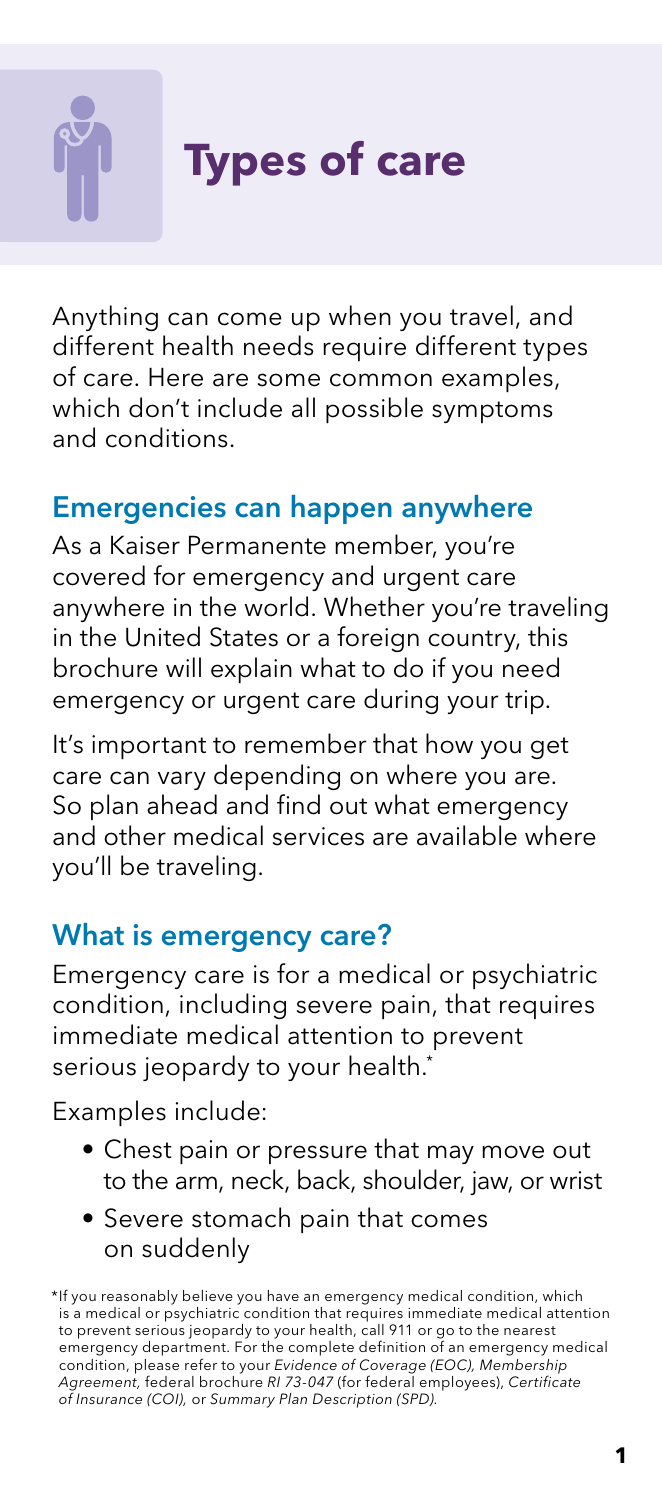#### TYPES OF CARE

- Severe shortness of breath
- Decrease in or loss of consciousness

#### What is urgent care?

An urgent care need is an illness or injury that requires prompt medical attention but is not an emergency medical condition.<sup>\*</sup>

Examples include:

- Minor injuries, including sprains and falls
- Minor backaches
- Flu symptoms
- Sore throats, coughs, and earaches

#### What is routine care?

Routine care is for an expected care need, like a scheduled visit to your doctor or a recommended preventive screening.

Examples include:

- Physical exams
- Adult and well-child checkups
- Pap tests
- Follow-up visits

If you're not sure what kind of care you need, you can call our advice nurses, 24 hours a day, 7 days a week at **800-677-1112** (TTY **711**).

Routine services aren't covered outside Kaiser Permanente service areas, so make sure to get them before your trip.

<sup>\*</sup>If you reasonably believe you have an emergency medical condition, which is a medical or psychiatric condition that requires immediate medical attention to prevent serious jeopardy to your health, call 911 or go to the nearest emergency department. For the complete definition of an emergency medical condition, please refer to your *Evidence of Coverage (EOC), Membership Agreement,* federal brochure *RI 73-047* (for federal employees), *Certificate of Insurance (COI),* or *Summary Plan Description (SPD).*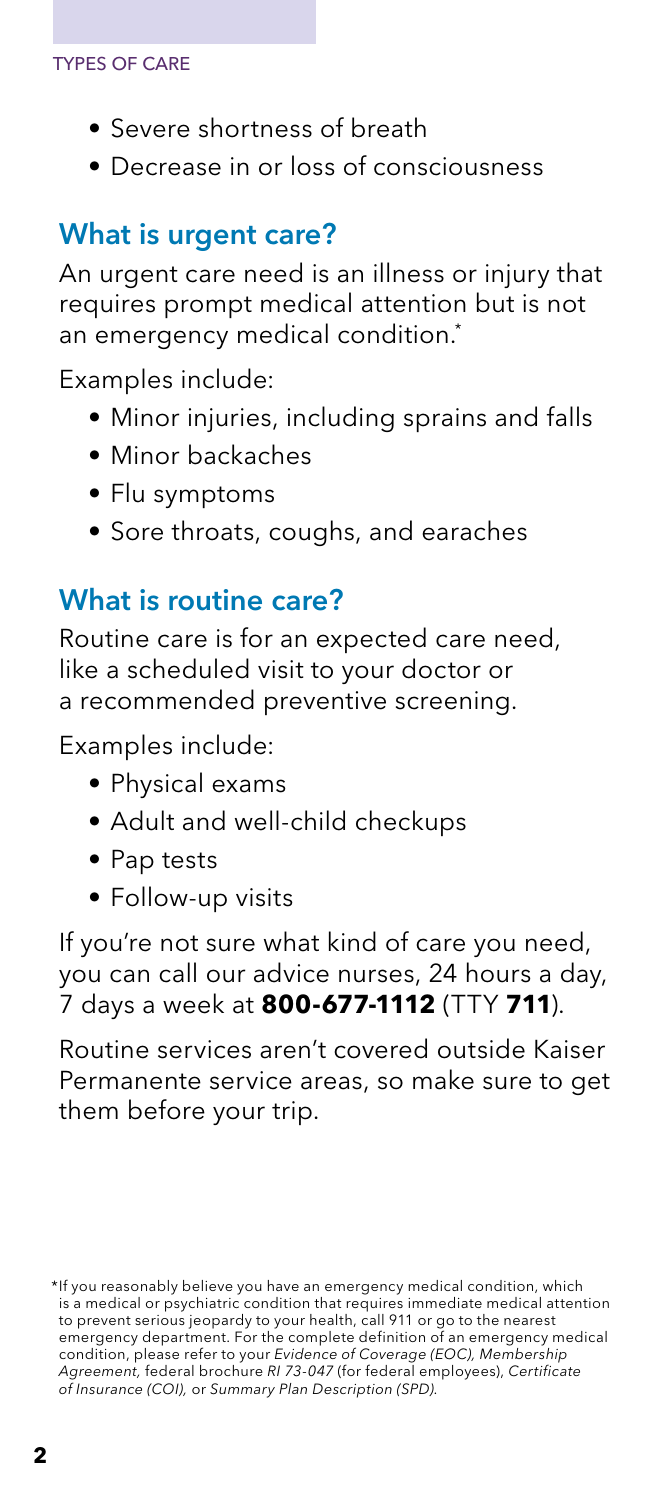Kaiser Permanente service areas include parts of:

- California
- Colorado
- Georgia
- Hawaii
- Maryland
- Oregon
- Virginia
- Washington State
- Washington, DC

Find our locations at **[kp.org/facilities](http://kp.org/facilities)**.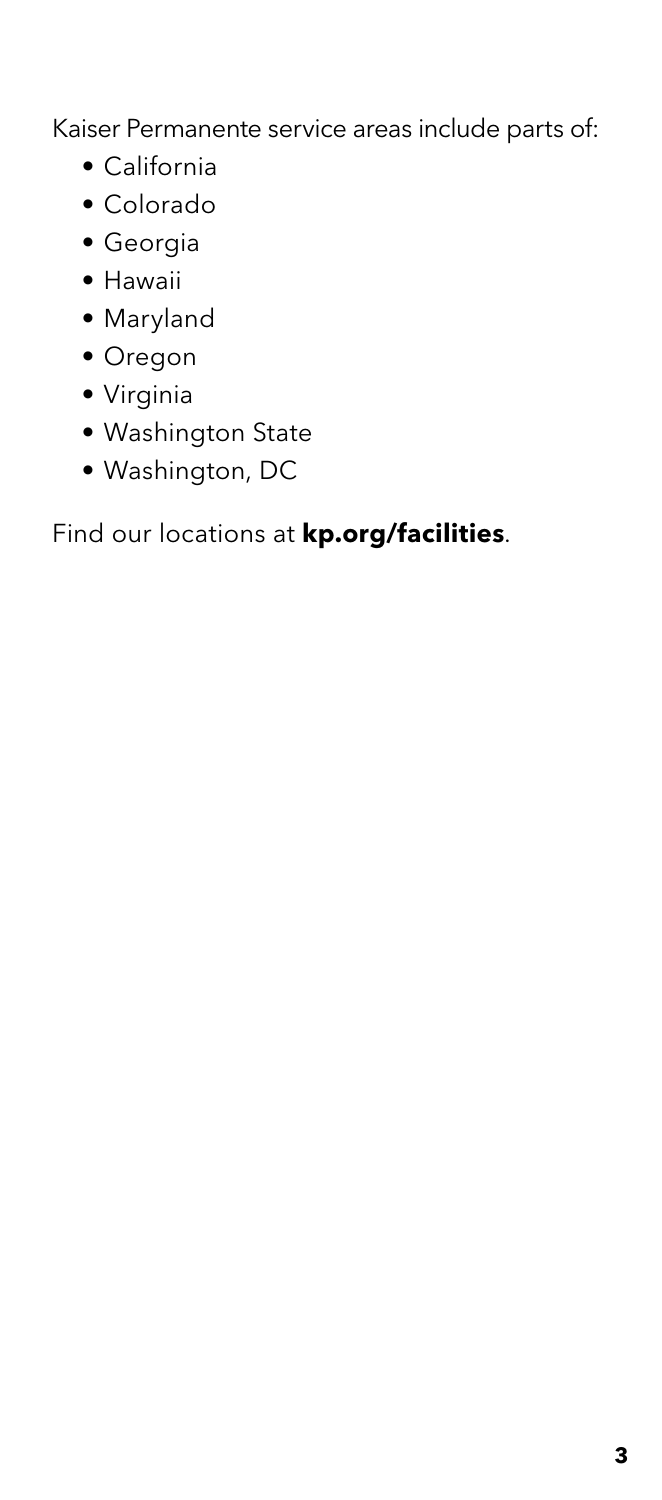#### How do I get emergency care in the United States?

If you or a family member has a medical emergency, get care right away. You don't have to let Kaiser Permanente know or get approval first. Here's what to do:\*

- **1** Call **911** or go to the nearest hospital. Always use the emergency services available where you are.
- **2** Once your condition is stable, call the medical advice line at **800-777-7904** (TTY **711**), 24 hours a day, 7 days a week, to let us know you've received emergency care or been admitted to a hospital. If appropriate, the doctor treating you can call instead.

#### What if I still need care after my emergency condition has been stabilized?

If you've been hospitalized, the doctor treating you may decide you still need care after your condition has been stabilized. This is called poststabilization care. You'll need to get approval for this kind of care from Kaiser Permanente.

- Call us at **800-777-7904** (TTY **711**) as soon as you can, preferably before you get care. Getting approval helps protect you from financial responsibility, since we may not cover services we don't approve first.
- If we agree you need post-stabilization care, we may authorize the doctor treating you to give you this care. Or we may

\*Emergency services are available at Kaiser Permanente (if you're visiting another Kaiser Permanente service area that has Kaiser Permanente hospitals) or contracted hospitals in states where we offer care. If you're traveling in any Kaiser Permanente service area, we encourage you to go to one of these facilities—but only if this is reasonable based on your condition or symptoms. **4**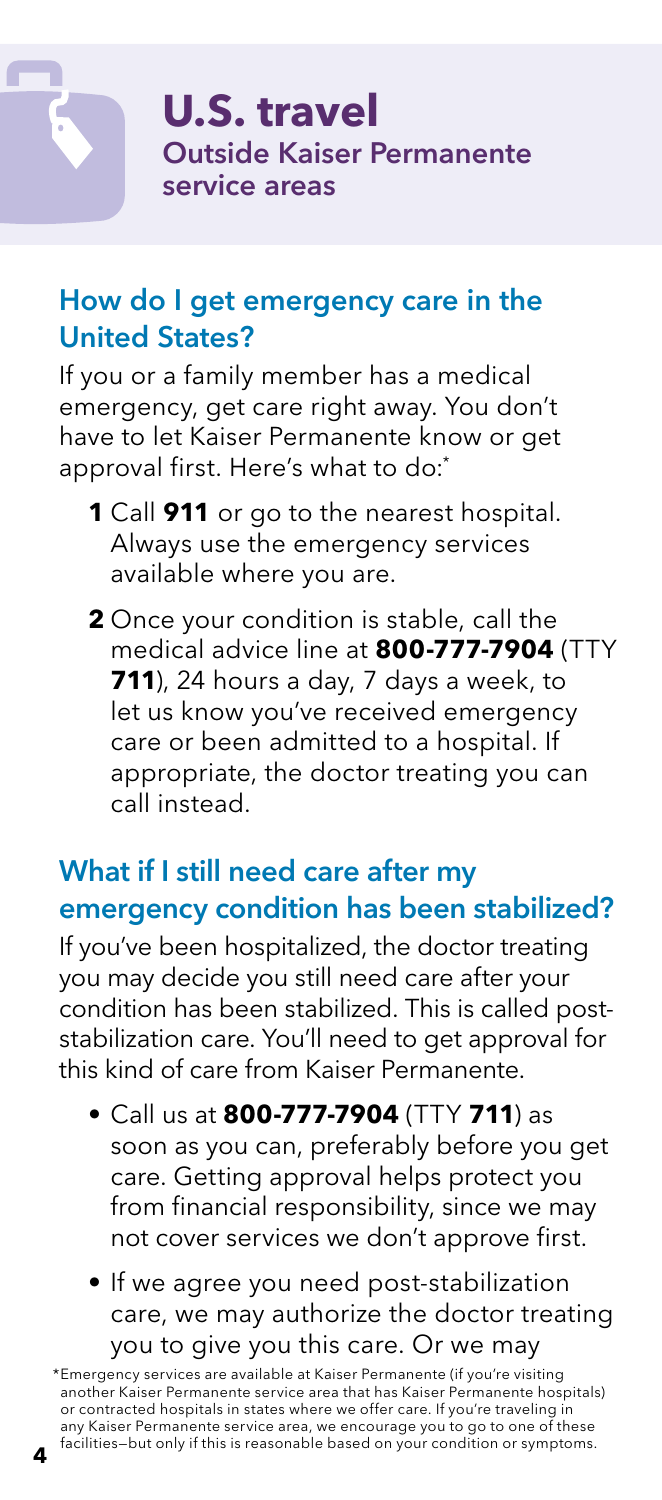choose a different provider to make sure you get the right care for your condition.

• Ask the doctor treating you if Kaiser Permanente has approved your care, including any transportation. In addition to post-stabilization care, you'll need to get any related transportation approved. In some cases, we may arrange these services for you.

#### How do I report emergency care?

Call **800-777-7904** (TTY **711**), 24 hours a day, 7 days a week, to let Kaiser Permanente know you've been admitted to a hospital with an emergency condition, or to ask for approval for post-stabilization care.

#### How do I get urgent care?

If you need urgent care in a state without Permanente providers, you can visit any urgent care location, retail clinic, or CVS MinuteClinic® instead of a hospital emergency department.

For care outside of the Kaiser Permanente service area at a CVS MinuteClinic, you'll be charged your standard copay or coinsurance. Be sure to bring your Kaiser Permanente ID card and method of payment. Walk-ins welcome, no appointment needed.

For care outside of the Kaiser Permanente service area at an urgent care or retail clinic location other than a CVS MinuteClinic, you'll be asked to pay up front for services you receive and will need to file a claim for reimbursement.

Note: If you get urgent care at a CVS MinuteClinic within a state with Kaiser Permanente providers, you'll be asked to pay up front for services you receive and will need to file a claim for reimbursement.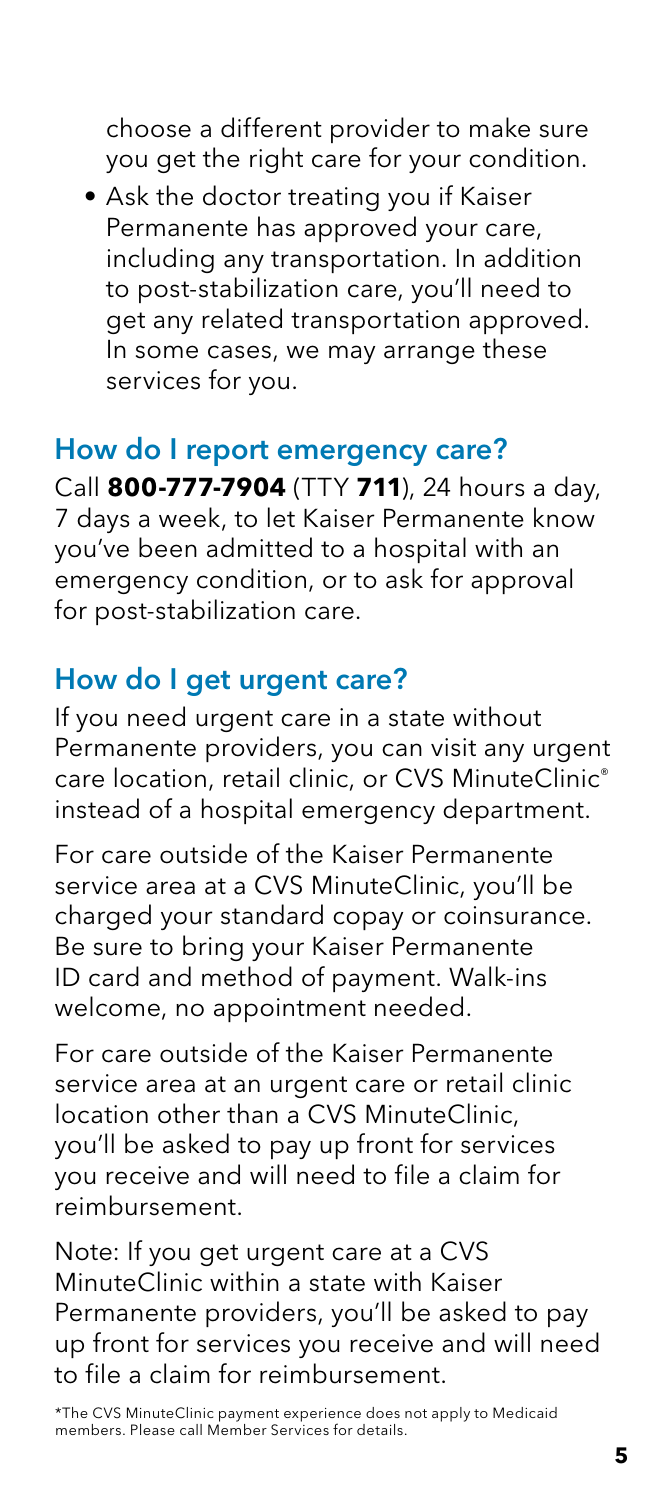#### What if I'm not sure what kind of care I need?

If you have an illness or injury and you're not sure what kind of care you need, our advice nurses can help. Call **800-677-1112,** 24 hours a day, 7 days a week, to speak with specially trained nurses who will direct you to the most appropriate places to receive care.

#### How do I submit a claim?

When you receive emergency or urgent care in the United States, the provider may bill Kaiser Permanente directly. If so, you won't need to submit a claim.

But you'll still have to make sure we get everything we need to process the request for payment. It's always a good idea to ask the provider for copies of all receipts.

- If you're billed directly by the provider, you'll need to send a claim asking us to pay the provider.
- If you paid out of pocket for any services, prescription drugs, or medical equipment, you'll need to send a claim asking us to reimburse you.

#### Make sure to keep these documents:

- An itemized bill for services
- A copy of medical records
- Proof of payment (if you paid for the care yourself)

For help with submitting a claim, call the Away from Home Travel Line at **951-268-3900,** 24 hours a day, 7 days a week (except holidays).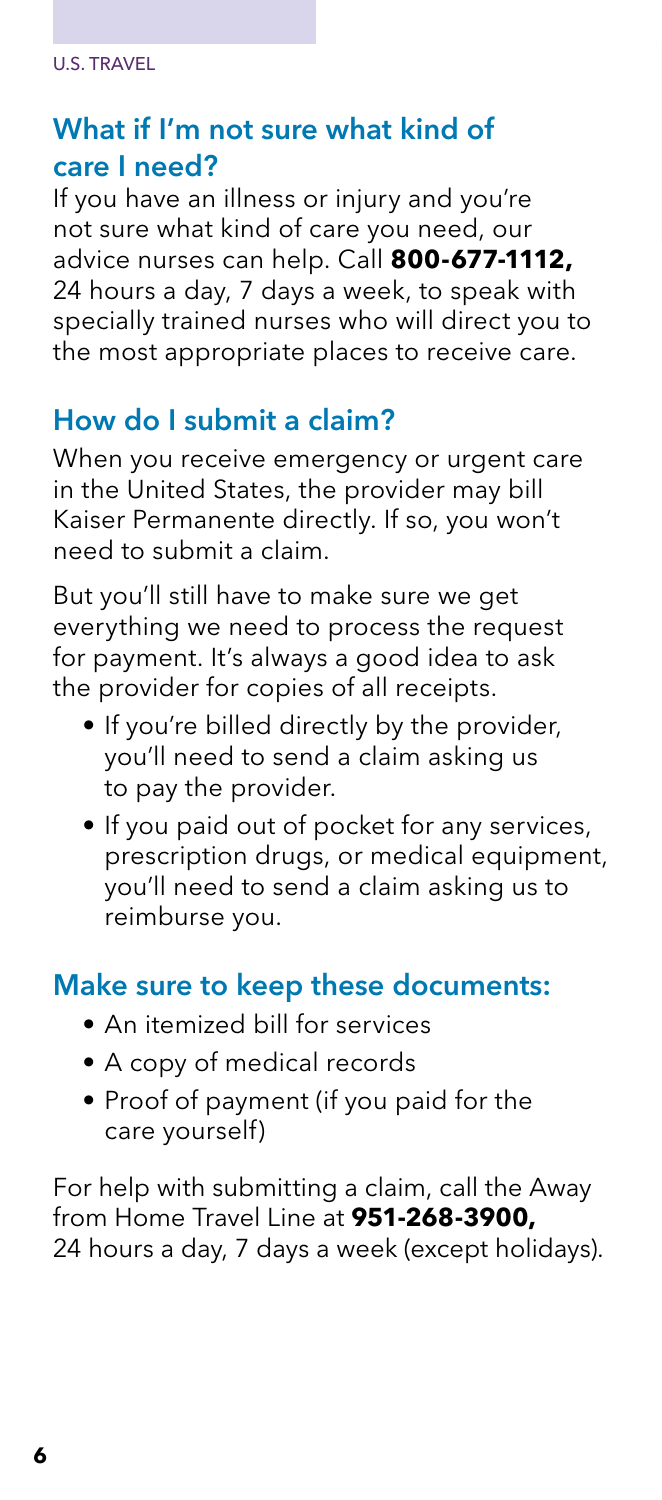# **Federal member travel coverage\***

Federal members have additional travel benefits beyond emergency services/accident coverage. They can receive outpatient follow-up and/or continuing medical and behavioral health and substance abuse care when they are temporarily outside their home service area by more than 100 miles and outside any other Kaiser Permanente service area (for example, on a temporary work assignment or attending school). These benefits are in addition to emergency services/accident benefits and include:

- Outpatient follow-up care necessary to complete a course of treatment after a covered emergency. Services include removal of stitches, a catheter, or a cast.
- Outpatient continuing care for covered services for conditions diagnosed and treated within the previous 12 months by a Kaiser Permanente health care provider or affiliated plan provider. Services include dialysis and prescription drug monitoring.

You pay \$25 for each follow-up or continuing care office visit. This amount will be deducted from the reimbursement we make to you or to the provider. Our payment of the travel benefit is limited to no more than \$1,200 each calendar year. For more information about this benefit, contact the dedicated Kaiser Permanente Federal Member Services Department at **877-KP4-FEDS (877-574-3337)** (TTY **711**) or refer to your federal brochure *RI 73-047*.

<sup>\*</sup>This is a summary of the features of the Kaiser Permanente Health Plan. Before making a final decision, please read the Plan's federal brochure *RI 73-047*. All benefits are subject to the definitions, limitations, and exclusions set forth in the federal brochure.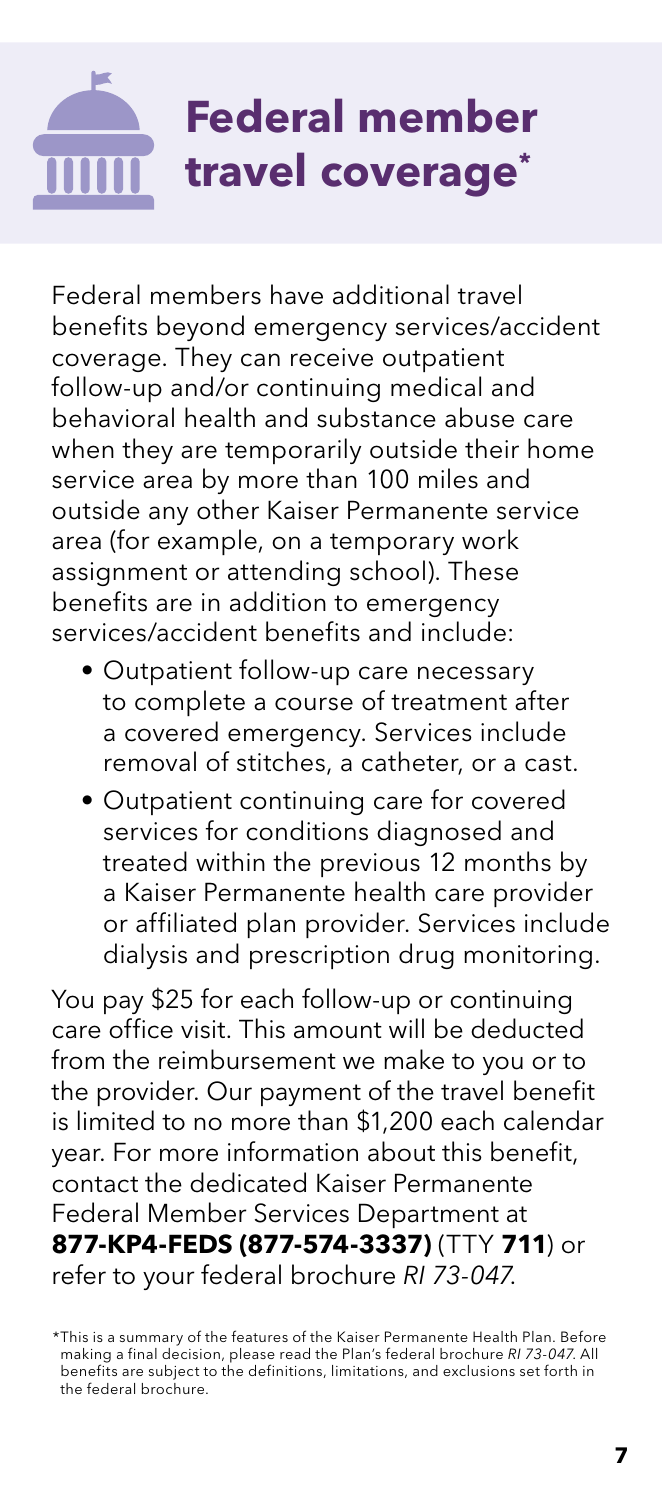Examples of services not included in your travel benefits coverage:

- Nonemergency hospitalization
- Infertility treatments
- Medical and hospital costs resulting from a normal full-term delivery of a baby outside the service area
- Transplants
- Durable medical equipment
- Prescription drugs
- Home health services

You may need to file a claim when you receive a service or item from a provider or at a facility outside of Kaiser Permanente. This includes services such as out-of-network emergency services, out-of-area urgent care, and services covered under the travel benefit. Check with the provider to determine if they can bill us directly. Filing a claim does not guarantee payment.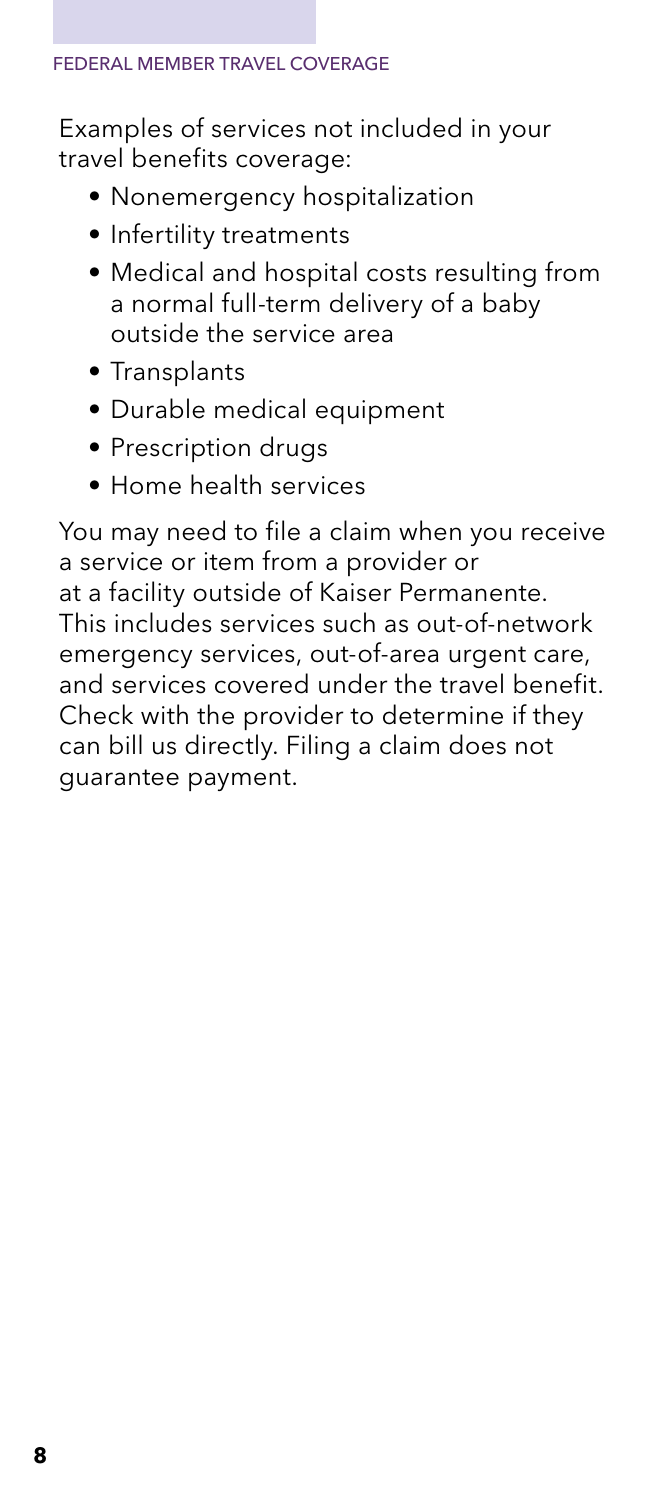## **International travel**

#### How do I get emergency or urgent care outside the United States?

If you or a family member has an emergency or urgent medical situation,\* get care right away. You don't have to let Kaiser Permanente know or get approval first. Here's what to do:

- Immediately go to the nearest hospital or any facility that can give you the care you need. Kaiser Permanente won't be able to help manage your care until your emergency or urgent care need is under control or is being managed by a doctor.
- If you get emergency care, call the medical advice line at **800-777-7904** (TTY **711**), 24 hours a day, 7 days a week, when your condition is stable to let us know you've been treated for an emergency or admitted to a hospital. You may request the doctor treating you to call on your behalf. If you're calling from outside the United States, you must dial the U.S. country code (001 or +1) first.

#### What if I still need care after my emergency condition has been stabilized?

If you've been hospitalized, the doctor treating you may decide you still need care after your condition has been stabilized. This is called post-stabilization care. You'll need to get approval for this kind of care from Kaiser Permanente.

\*Kaiser Permanente will cover urgent care you get when you're temporarily outside the country—as long as it can't be delayed until you get back home.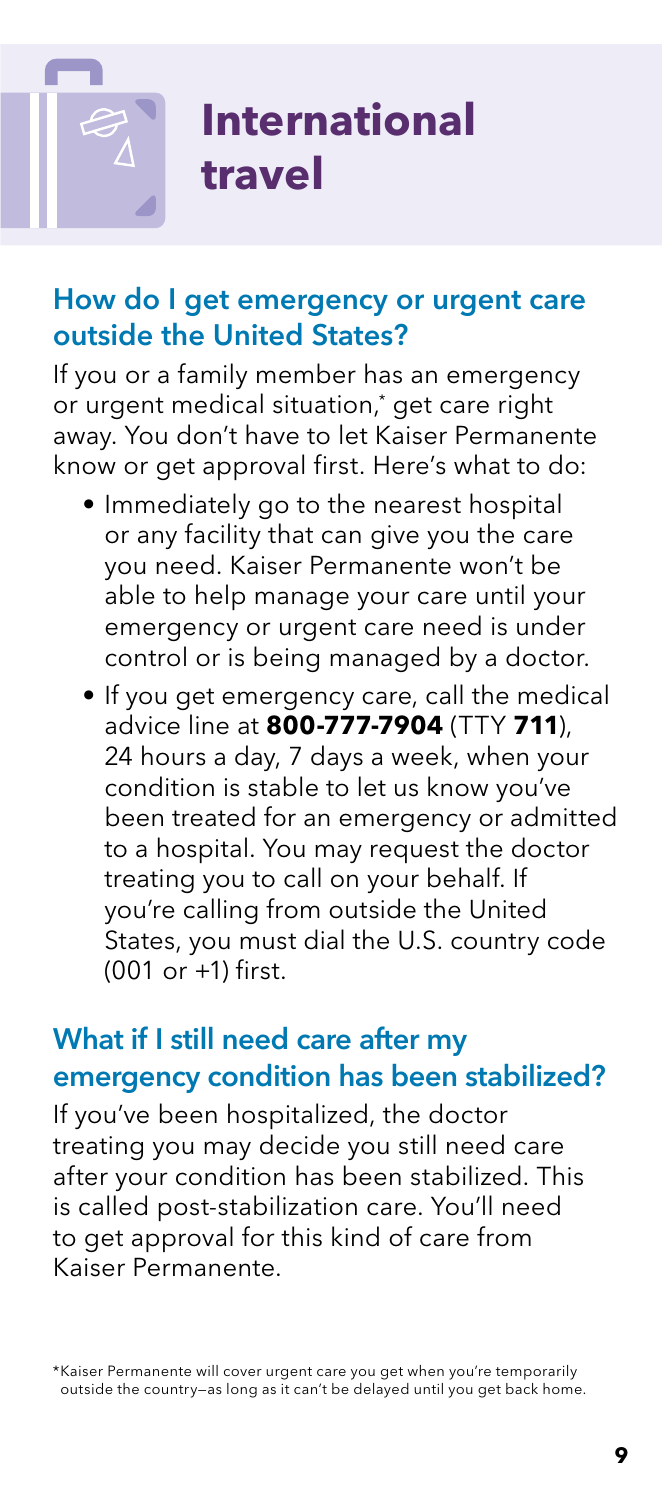- Call us at **800-777-7904** (TTY **711**) as soon as you can, preferably before you get care. Getting approval helps protect you from financial responsibility, since we may not cover services we don't approve first.
- If we agree you need post-stabilization care, we may authorize the doctor treating you to give you this care. Or we may choose a different provider to make sure you get the right care for your condition.
- Ask the doctor treating you if Kaiser Permanente has approved your care, including any transportation. In addition to post-stabilization care, you'll need to get any related transportation approved. In some cases, we may arrange these services for you.

Outpatient follow-up care may not be covered unless we authorize it or it's considered urgent. This includes any follow-up care you need after an emergency or urgent care visit, like removing stitches or a cast. Call us at **800-777-7904** before you get follow-up care to check whether it's covered.

#### How do I report emergency care if I'm outside the United States?

Call **800-777-7904** (TTY **711**), 24 hours a day, 7 days a week, to let Kaiser Permanente know you've been admitted to a hospital with an emergency condition, or to ask for approval for post-stabilization care. If you're calling from outside the United States, you must dial the U.S. country code (001 or +1) first.

International calls to this number aren't toll free. You'll be charged at local international rates for your call.

You should always have a plan for calling Kaiser Permanente. Get ready before you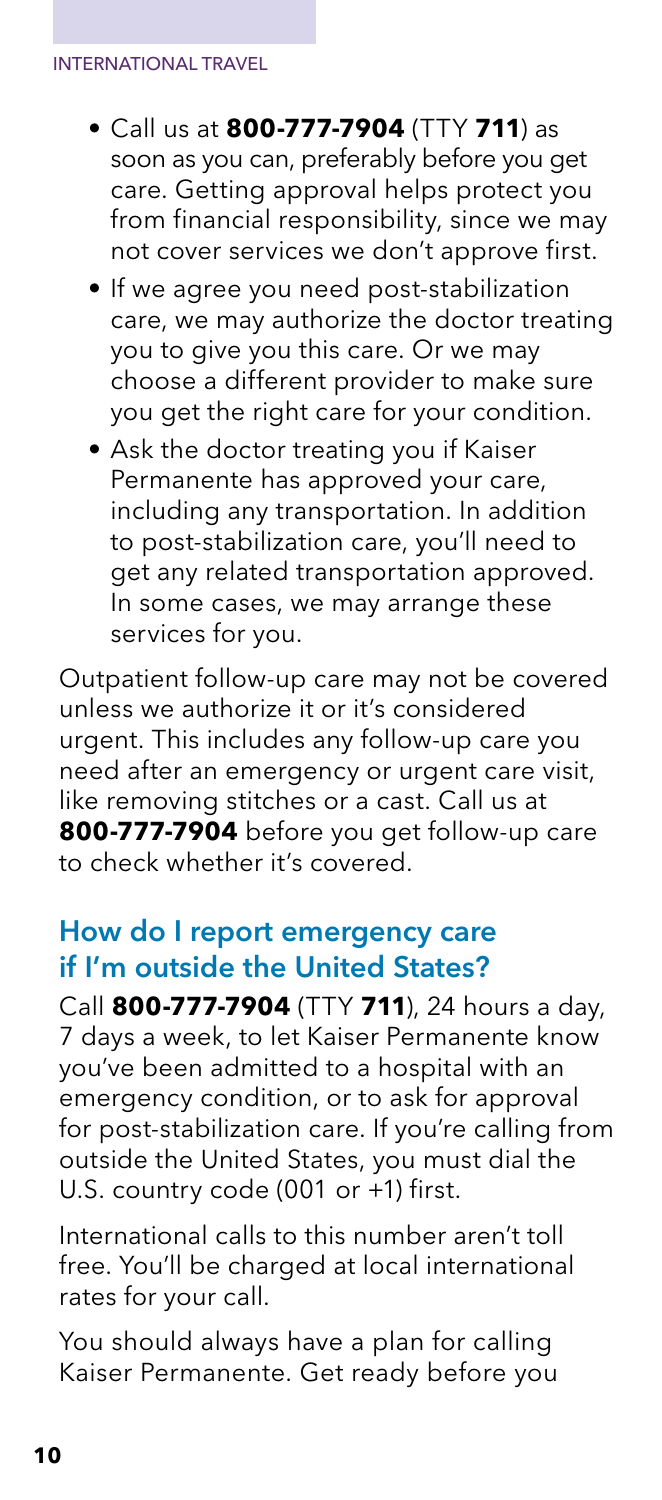leave. Find out if your cell phone service includes international calling, or get an international calling card.

#### Is transportation covered?

Kaiser Permanente covers emergency medical transportation to get you to the nearest hospital, or to another facility if we decide it was necessary. However, we can't arrange this transportation for you during an emergency. You'll need to work with emergency transportation providers wherever you are.

We usually don't cover or arrange other transportation, unless we decide it's needed to manage your care. Consider getting extra travel insurance to cover services that aren't covered by your Kaiser Permanente plan.

#### How do I submit a claim?

Kaiser Permanente usually doesn't pay providers outside the United States directly. If you get emergency or urgent care, you'll need to pay the bill yourself. Then you'll have to submit a claim for reimbursement when you get home.

In many countries, providers require payment before giving care. Costs can be high, so be ready to cover any unexpected costs. You may want to get extra travel insurance for your trip.

Make sure to keep these documents:

- An itemized bill or other documentation for services
- A copy of medical records
- Proof of payment
- Proof of travel—like travel tickets, boarding passes, and a copy of passport stamps

For help with submitting a claim, call the Away from Home Travel Line at **951-268-3900,** 24 hours a day, 7 days a week (except holidays).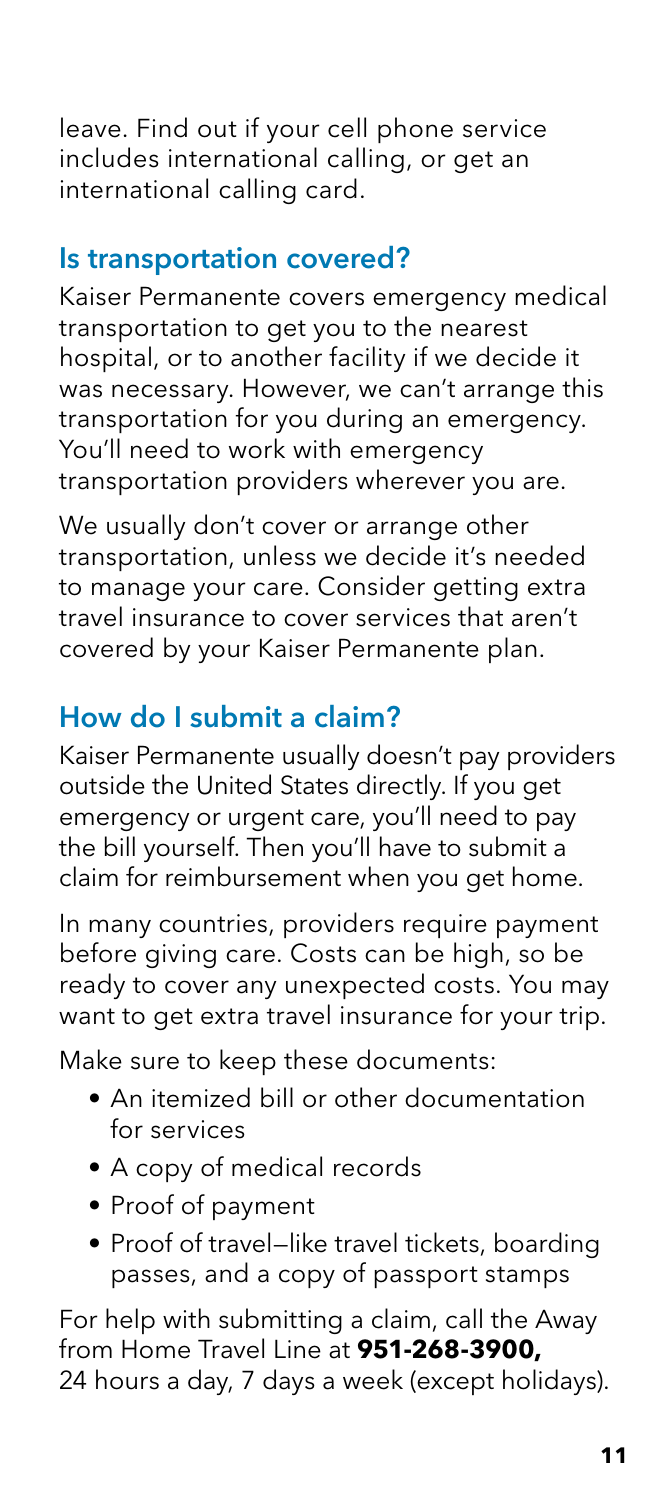# **Getting care in another Kaiser Permanente service area as a visiting member**

A wide range of care may be available to you at Kaiser Permanente facilities in other Kaiser Permanente service areas, which include all or parts of:

- California
- Colorado
- Georgia
- Hawaii
- Oregon
- Washington State

You can get certain covered services in these Kaiser Permanente service areas\* at Kaiser Permanente facilities, including routine, urgent, or emergency care. Emergency care services are available at Kaiser Permanente facilities in service areas that have Kaiser Permanente hospitals. Find Kaiser Permanente locations at **[kp.org/facilities](http://kp.org/facilities)**. You're also covered for urgent and emergency care from any non-Kaiser Permanente provider.

#### Do you have one of these plans?

If you have a type of plan described below, you may not be covered for routine care in other Kaiser Permanente service areas, or your benefits may be different than what's

<sup>\*</sup>Please refer to your *Evidence of Coverage, Membership Agreement,* federal brochure *RI 73-047* (for federal members), *Certificate of Insurance*, or *Summary Plan Description* for details.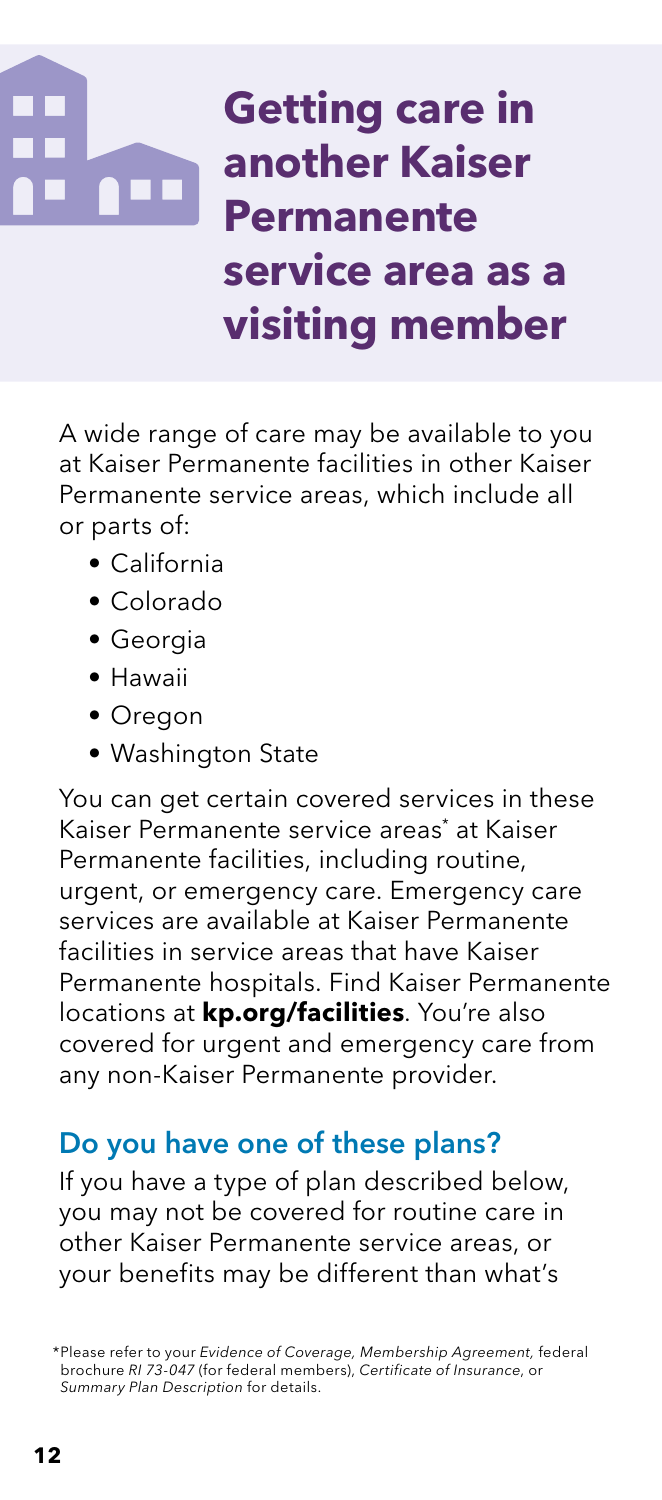described in this brochure. If you aren't sure if you have one of these plans, check your *Evidence of Coverage (EOC), Membership Agreement, Certificate of Insurance (COI)*, or *Summary Plan Description (SPD)*, or call the medical advice line at **800-777-7904** (TTY **711**), 24 hours a day, 7 days a week.

- **HSA-qualified deductible plans.** If you have an HSA-qualified deductible plan outside California, you are only covered for emergency care or urgent care outside of your home service area.
- **Medicaid.** The services in this brochure do not apply to you. Please call Member Services for details.
- **Preferred provider organization (PPO) and out-of-area plans.** These plans offer nationwide access to care. Please see your *COI* for additional information.

Flexible Choice plan members can get care from Kaiser Permanente-contracted PHCS® or MultiPlan network providers when using their Option 2 PPO benefits. They can also get care from any licensed provider as part of their Option 3 out-of-network benefits.\*

If you're in one of the following types of plans, your coverage is the same in another Kaiser Permanente service area as in your home service area:

- Self-funded exclusive provider (EPO) plans
- Point-of-service (POS) plans

POS plan members are able to get routine care in any other Kaiser Permanente service area and also have access to providers nationwide. See your *EOC* or *COI* for additional details.

 <sup>\*</sup> Options 2 and 3 of Flexible Choice plans are underwritten by Kaiser Permanente Insurance Company (KPIC), a subsidiary of Kaiser Foundation Health Plan, Inc. (KFHP).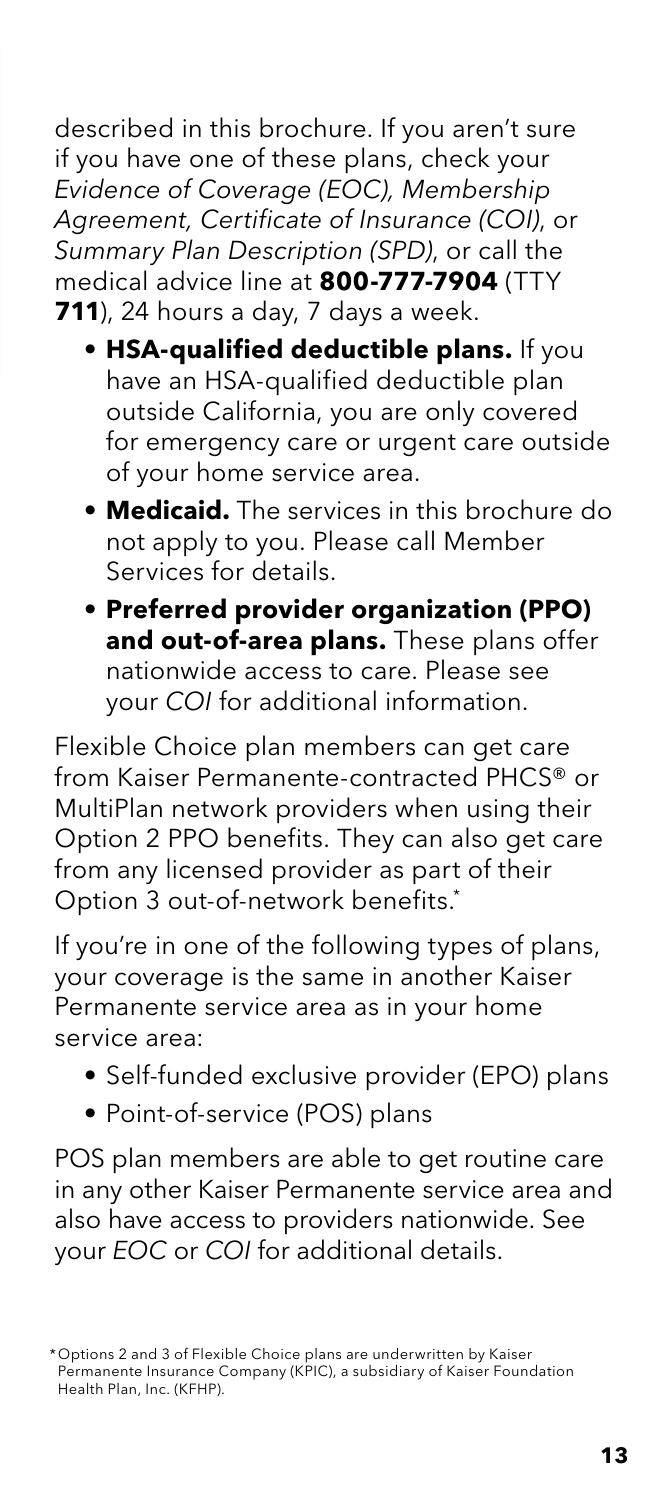#### GETTING CARE IN ANOTHER KAISER PERMANENTE SERVICE AREA AS A VISITING MEMBER

#### Plan details

You'll find more detailed, up-to-date information about getting care in the document below that applies to your health coverage:

- *Evidence of Coverage (EOC)*
- *Membership Agreement*
- Federal brochure *RI 73-047*
- *Certificate of Insurance (COI)*
- *Summary Plan Description (SPD)*

If you are unsure what type of plan you have and want to request a copy of your *EOC, Membership Agreement*, federal brochure *RI 73-047*, or *COI*, call the medical advice line at **800-777-7904** (TTY **711**), 24 hours a day, 7 days a week. To request a copy of your *SPD*, contact your employer.

#### What types of care can I get in other Kaiser Permanente service areas?

As a member, you can get most of the same services\* you would in your home service area when visiting another Kaiser Permanente service area.

You can get these services as long as they're provided or referred by a Kaiser Permanente physician in the service area you're visiting. Call Member Services in the Kaiser Permanente service area you're visiting or the Away from Home Travel Line at **951-268-3900** and let them know you're a visiting member.

<sup>\*</sup>Subject to your plan coverage. Please refer to your Evidence of Coverage,<br>Membership Agreement, federal brochure RI 73-047 (for federal members),<br>Certificate of Insurance, or Summary Plan Description for details.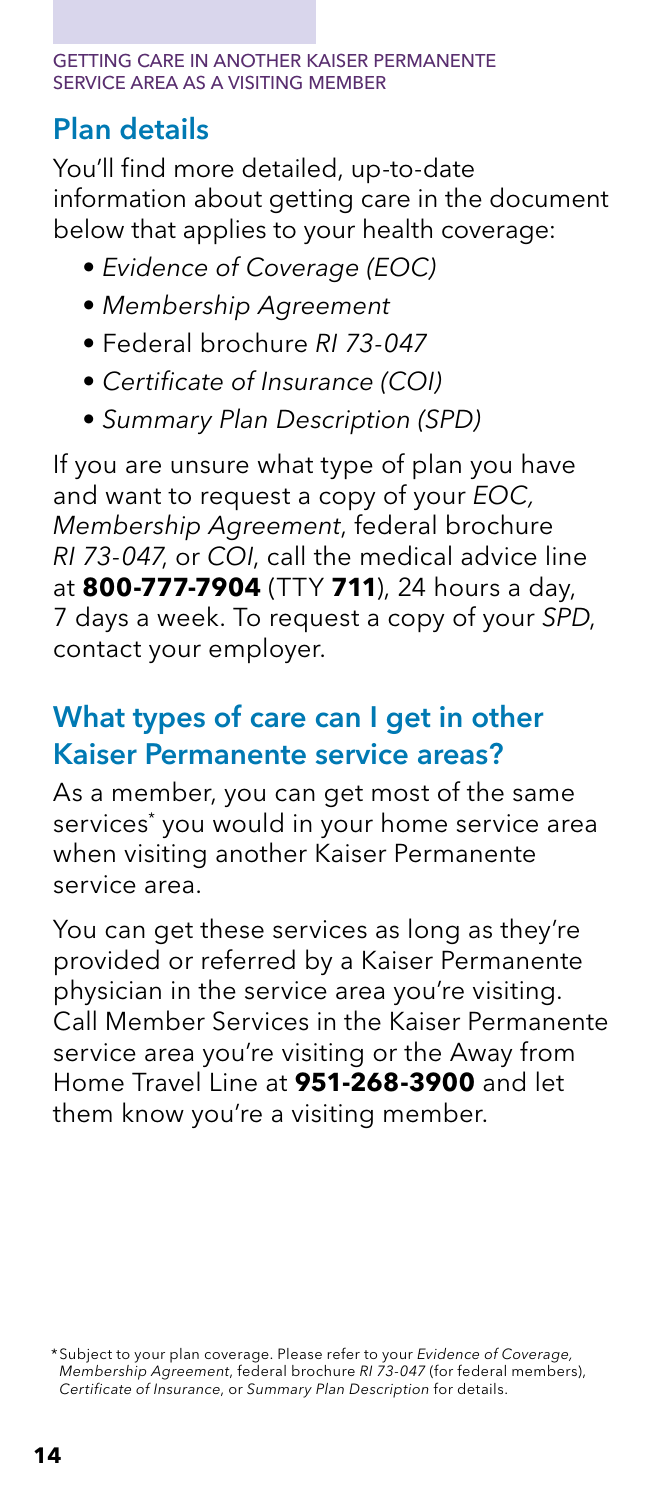

#### Inpatient services

- Physician services
- Room and board
- Necessary services and supplies
- Maternity services
- Prescription drugs

#### Outpatient services

- Office visits
- Outpatient surgery
- Allergy tests and allergy injections
- Physical, occupational, and speech therapy (up to 20 visits for physical therapy per incident; up to two months for occupational and speech therapy)<sup>2</sup>
- Dialysis care

#### X-ray and laboratory services

Includes services received in the hospital or at one of our medical centers

#### Prescription drugs

Covered only if you have an outpatient prescription drug benefit (with regular home service area copays, coinsurance, or deductibles; exclusions and limitations apply)

<sup>&</sup>lt;sup>1</sup> This brochure does not include a complete list of exclusions or available services. Services may vary by area. Please refer to your *Evidence of Coverage, Membership Agreement*, federal brochure *RI 73-047*, *Certificate of Insurance*, or *Summary Plan Description* for details.

<sup>2</sup> For members in Maryland, coverage for physical, occupational, and speech therapy is different. Call Member Services to learn more.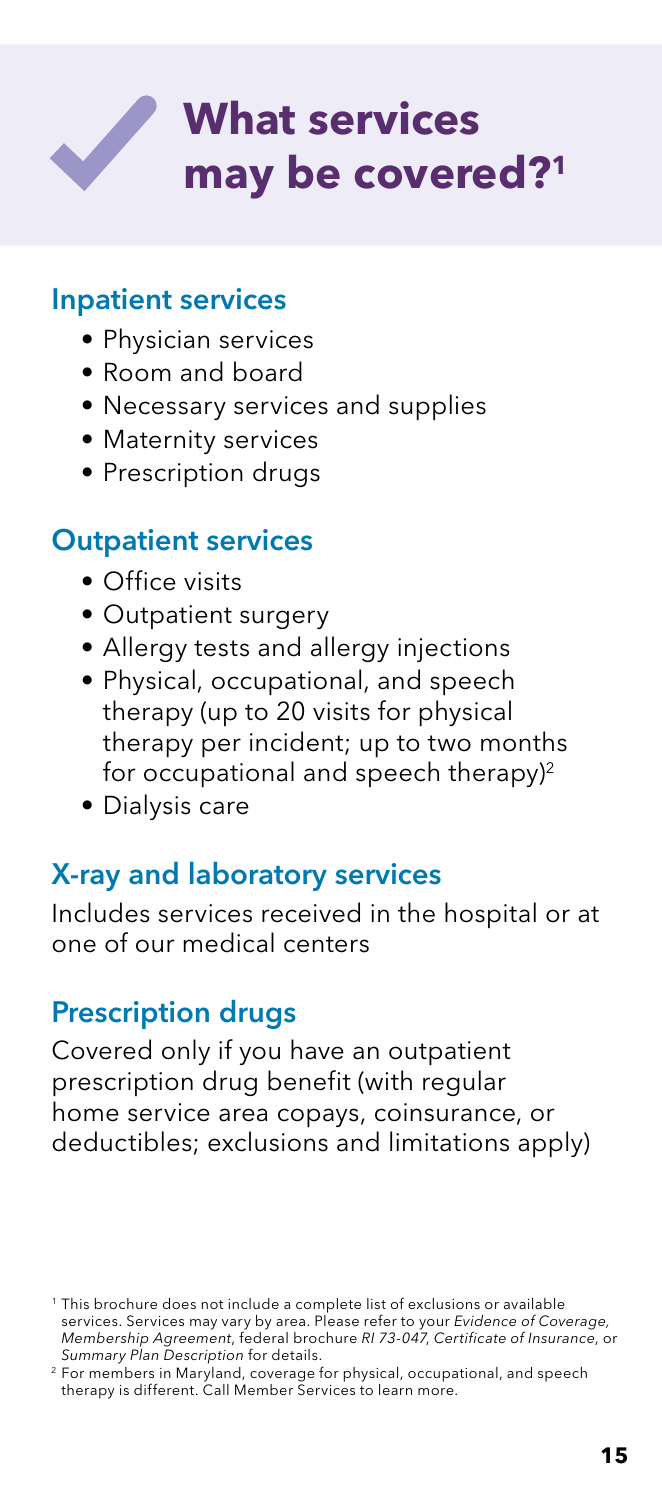#### WHAT SERVICES MAY BE COVERED?

#### Behavioral health/chemical dependency services

Outpatient visits and inpatient hospital days

#### Skilled nursing facility services

Up to 100 days per calendar year

#### Home health care services

Home health care services inside the visited service area

#### Hospice services

Home-based hospice services inside the visited service area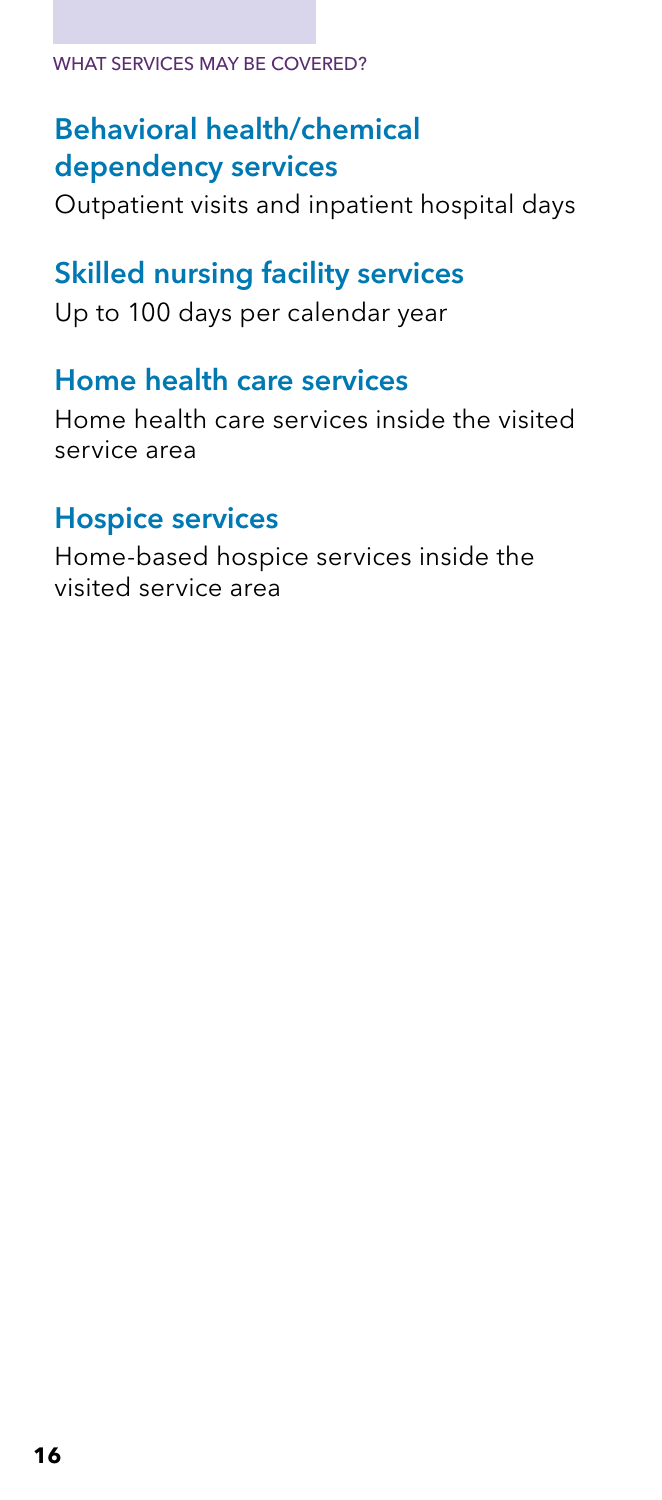# **What services aren't covered?**

These services, equipment, and supplies aren't available to you in other Kaiser Permanente service areas:

- Services that aren't medically necessary
- Physical exams for insurance, employment, or licensing, and any related services
- Dental services and dental X-rays
- Drugs for the treatment of sexual dysfunction disorders
- Services to reverse voluntary infertility
- Infertility services
- Services related to conception by artificial means, such as in vitro fertilization and gamete intrafallopian tube transfer
- Experimental services and all clinical trials
- Cosmetic surgery and other services performed mainly to change appearance
- Custodial ("at home") care and care provided in a nursing home
- Services related to sexual reassignment surgery and treatment
- Services related to bariatric surgery and treatment
- Organ transplants and related services
- Alternative medicine and complementary care, like chiropractic care
- Services that require a referral from a Kaiser Permanente physician in your home service area
- Services that aren't covered in your home service area as described in your *EOC*, *Membership Agreement*, federal brochure *RI 73-047*, *COI*, or *SPD*.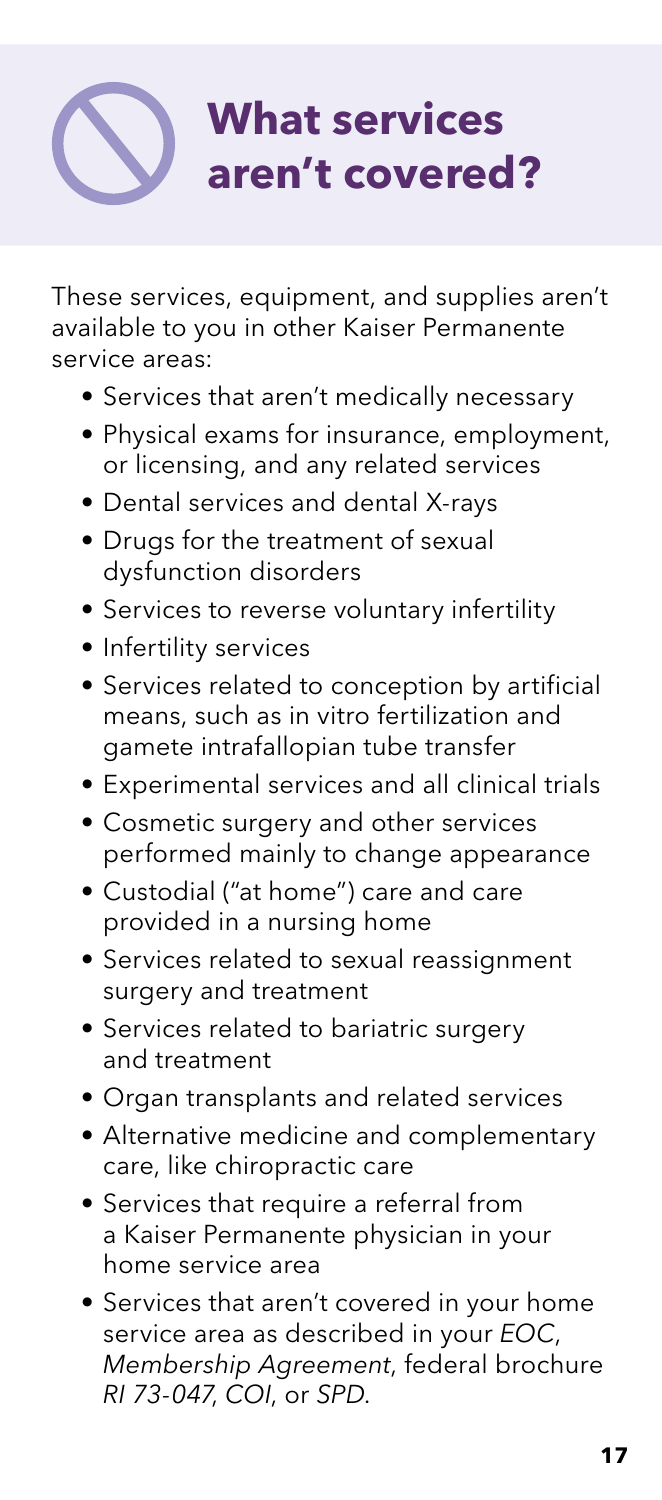# **Care where you need it**

#### How do I get care in other Kaiser Permanente service areas?\*

Call the Away from Home Travel Line at **951-268-3900,** and let them know you plan to visit another Kaiser Permanente service area for care.

- You'll get a new medical record number (MRN) or health record number (HRN) and information on making an appointment.
- You'll only use your new MRN or HRN in the service area you're visiting.
- When you get back home, you'll use your home MRN or HRN to get care.

If you're in a self-funded EPO plan, call the Customer Service number on your Kaiser Permanente ID card.

#### Do I need approval first?

For some services, you need approval from your home service area. For other services, you may also need approval from the area you're visiting.

Call the Away from Home Travel Line at **951-268-3900** for more information.

<sup>\*</sup>When you get care in other Kaiser Permanente service areas, your home-area claims and grievance processes still apply. See your Evidence of Coverage,<br>Membership Agreement, federal brochure RI 73-047, Certificate of Insurance,<br>or Summary Plan Description for details.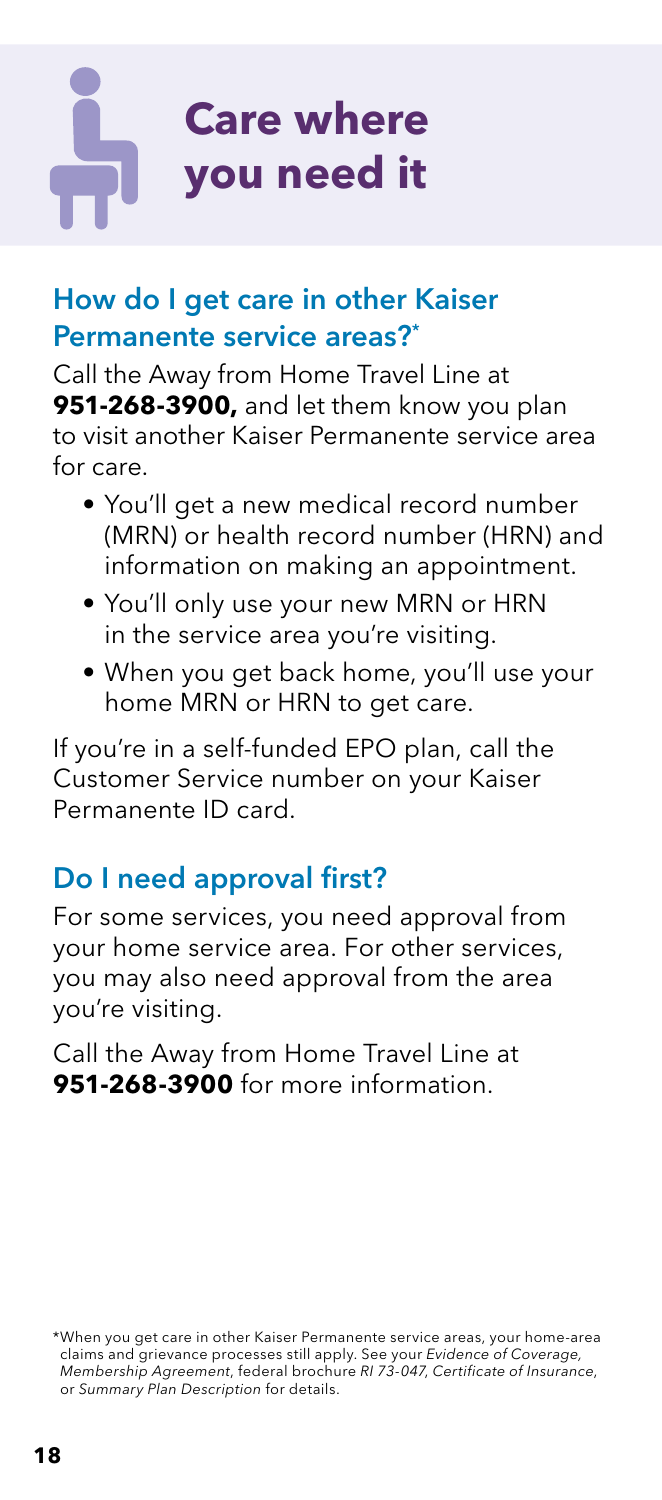#### How long are services available?

When you're visiting another Kaiser Permanente area, services will be available as defined in your home-region *EOC*. You'll be covered for as long as your benefits remain active.

For self-funded plans, coverage of services received in another Kaiser Permanente region is the same as in the member's home service area.

#### What happens if I move?

If you move permanently to another Kaiser Permanente service area, you may not be able to keep your current membership. You may be able to enroll in a Kaiser Permanente plan in the service area you've moved to.\*

#### What costs should I expect?

If your plan covers your care when you visit another Kaiser Permanente service area, you'll pay what you normally would in your home region for example, a copay, coinsurance, or deductible payment.

If what you pay doesn't cover all that you owe for the care you received, you'll get a bill for the difference later.

For more specific information on your coverage, please check your plan details.

\* This does not apply to Federal Employee Health Benefits Program members.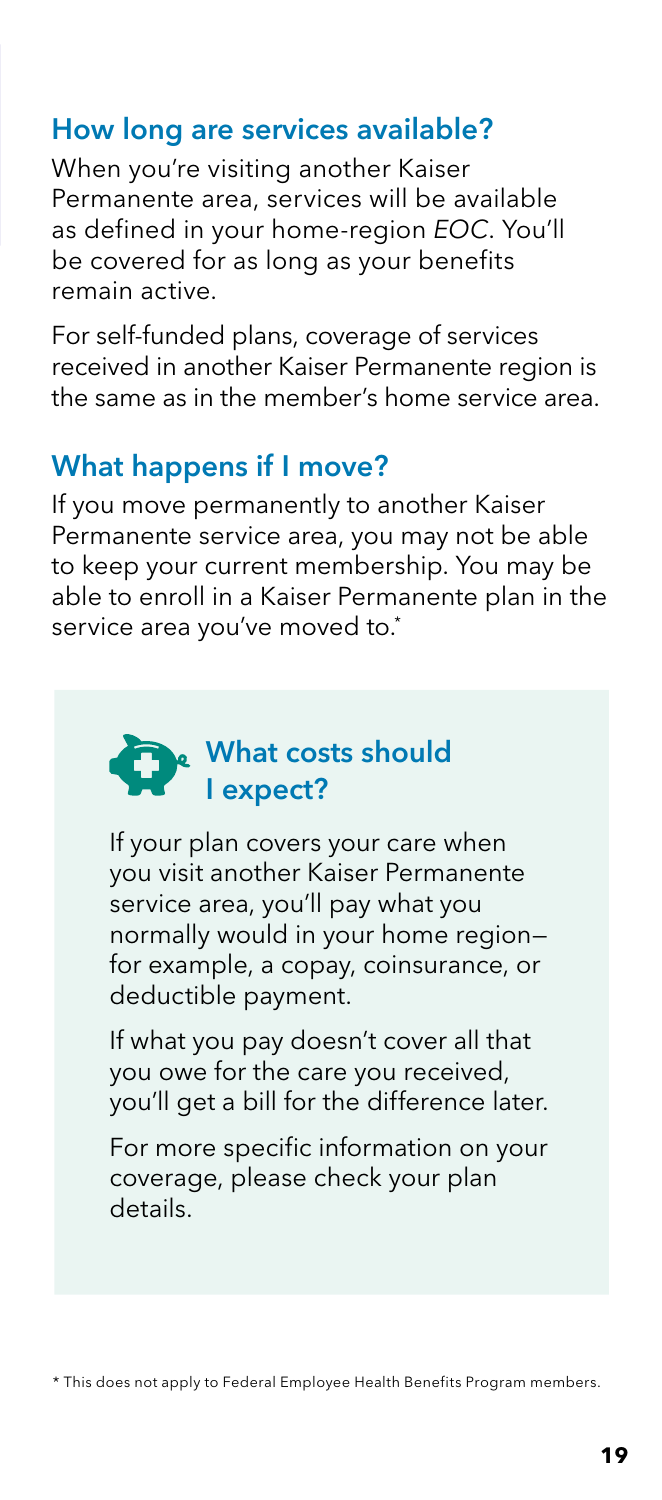### **Covering eligible dependents under age 26**  (including students)

#### Before they leave

- Update medications and immunizations.
- Have medications refilled. Medications can also be mailed by the Kaiser Permanente pharmacy to your eligible dependent under age 26 at school or another temporary location away from home.\*
- Make sure required vaccinations are up-to-date as required by many schools and employers.
- Eligible dependents under age 26 should sign up on **[kp.org](http://kp.org)** to communicate with their doctors.
- Eligible dependents under age 26 should carry their Kaiser Permanente ID card with them.
- Eligible dependents under age 26 should save the Away from Home Travel Line number: **951-268-3900,** and website: **[kp.org/travel](http://kp.org/travel)**.

#### Review your health plan

Your Kaiser Permanente membership plan's *Evidence of Coverage, Membership Agreement*, federal brochure *RI 73-047*, *Certificate of Insurance,* or *Summary Plan Description* provide specific information about receiving health care when outside the Kaiser Permanente service area.

<sup>\*</sup>Some medications are not eligible for Mail Order Pharmacy. Mail Order Pharmacy can mail to addresses in MD, VA, DC, and certain locations outside of the service area.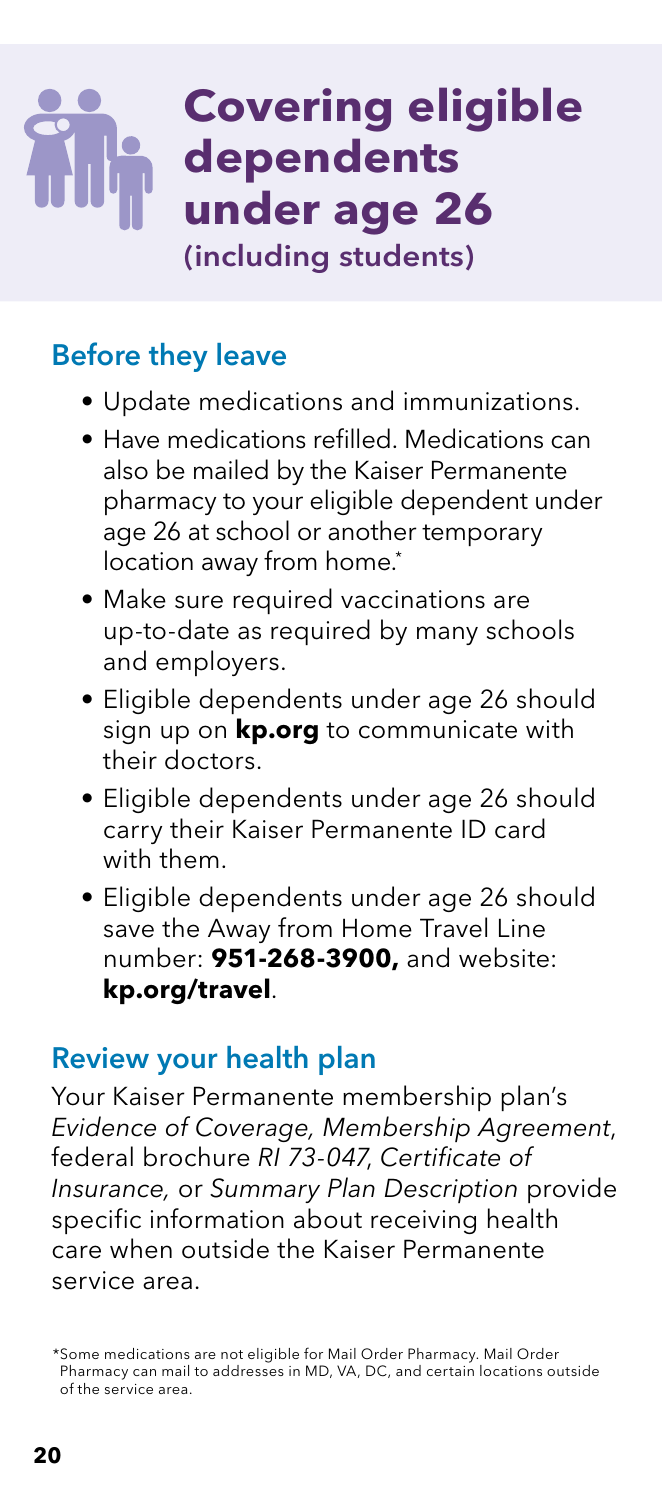#### Routine and nonemergency care

• If an eligible dependent under age 26 is seen by a student health center or any other medical center for an issue that isn't urgent, the plan may not cover those services.

#### Urgent and emergency care

- You have coverage for emergency care out of the service area. If you go to an emergency room while you're away, call us at **800-777-7904** (TTY **711**).
- Remember that medical advice is available for Kaiser Permanente members 24 hours a day, 7 days a week. If you have a medical emergency, get care right away. You don't have to let Kaiser Permanente know or get approval first.
- Often, a follow-up appointment is needed after you visit the emergency room. If so, you'll need authorization for that appointment and any additional lab or imaging services. The medical advice line at **800-777-7904** (TTY **711**) can either approve the follow-up appointment or arrange for you to have the follow-up in a Kaiser Permanente service area.

Many schools and universities offer student health insurance policies that cover routine, nonemergency services that your health plan may not cover.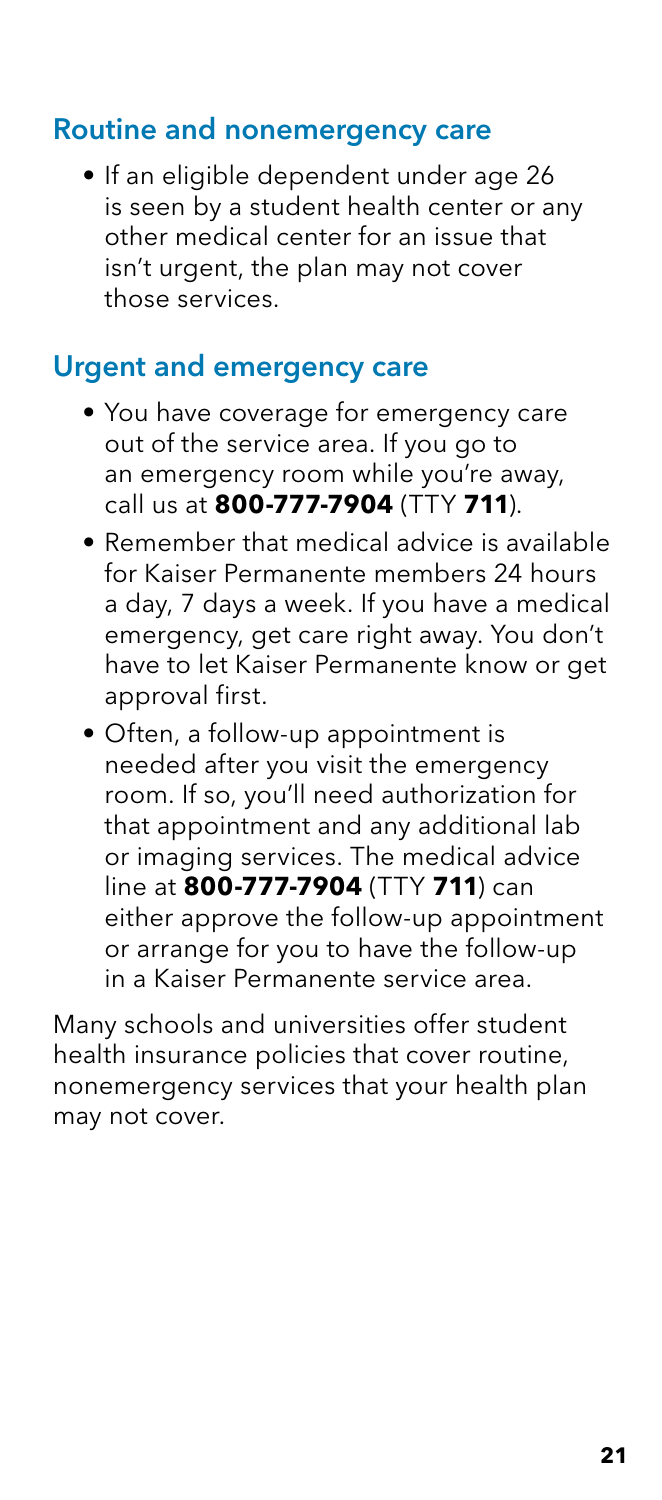# **Checklist: Before you go …**

A little planning makes a big difference. Plan now for a healthy trip.

**Register on [kp.org](http://kp.org)** to see your health information and email your Kaiser Permanente physician or health care team.<sup>\*</sup>

**Get our KP app** to stay connected when you're on the go.

**See your doctor** if you need to manage a condition during your trip.

**Refill your prescriptions** to have enough while you're away.

**Print a summary of your online medical record** in case you don't have Internet access.\*

**Make sure your immunizations are up-to-date,** including your yearly flu shot.

#### Don't forget

| $\Box$ Bring your Kaiser Permanente ID card. |  |  |
|----------------------------------------------|--|--|
| It has important phone numbers on the back.  |  |  |

**Take this brochure on your trip.** It explains what to do if you need care.

**If you travel by plane, keep your prescription medications with you in your carry-on bag.**

**Save the Away from Home Travel Line contact information.**  Phone: **951-268-3900** Website: **[kp.org/travel](http://kp.org/travel)**

\*These features are available when you register on **[kp.org](http://kp.org)** and get care at Kaiser Permanente facilities.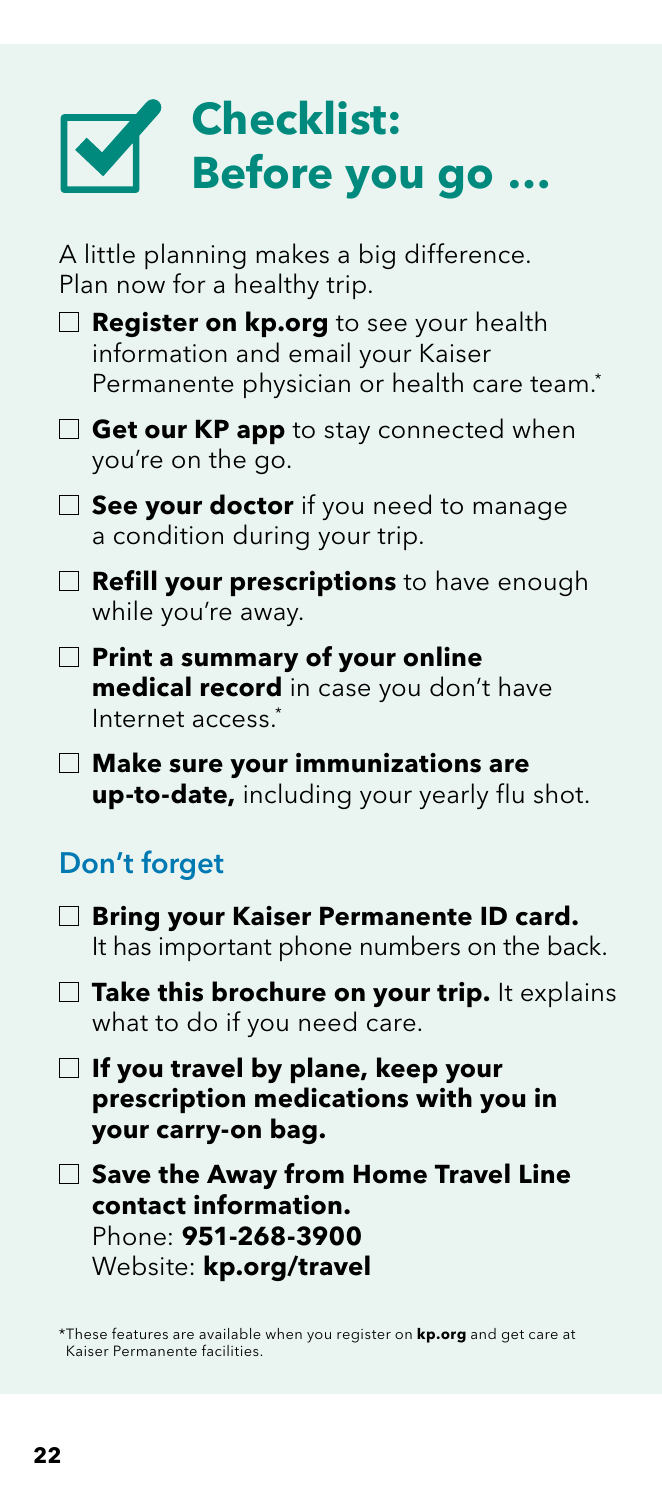# **For more information**

You'll find more information about getting care away from home in the document that applies to your health coverage:

- *• Evidence of Coverage (EOC)*
- *• Membership Agreement*
- *•* Federal brochure *RI 73-047*
- *• Certificate of Insurance (COI)*
- *• Summary Plan Description (SPD)*

Contact Member Services to request a copy of your *EOC, Membership Agreement,* federal brochure *RI 73-047,* or *COI*. To request a copy of your *SPD*, contact your employer.

#### For Member/Customer Services

Medical advice line: **800-777-7904** (TTY **711**) Away from Home Travel Line: **951-268-3900**

NOTE: International calls won't be toll free, and you'll be charged local international rates.

Visit **[kp.org/travel](http://kp.org/travel)** for helpful resources to help you plan for your trip, and claim forms, in case you need to file a claim for reimbursement after your trip.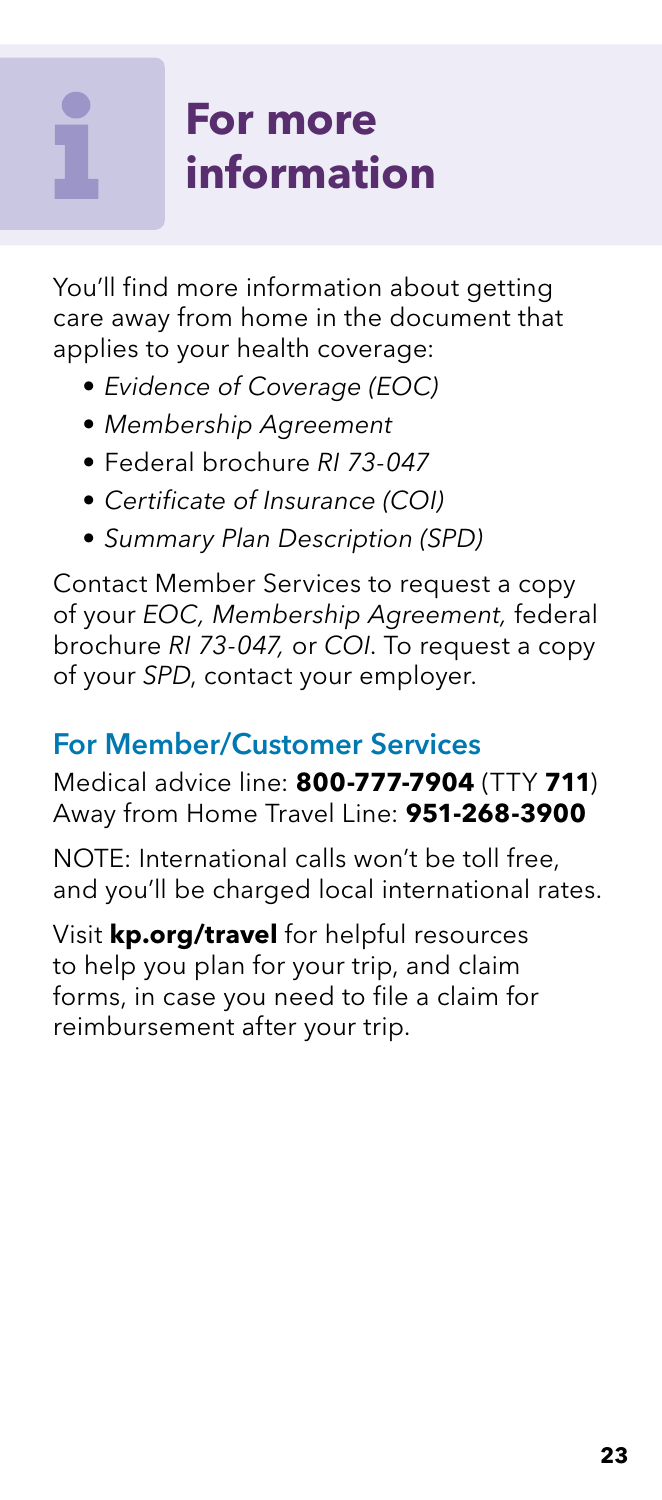### notes: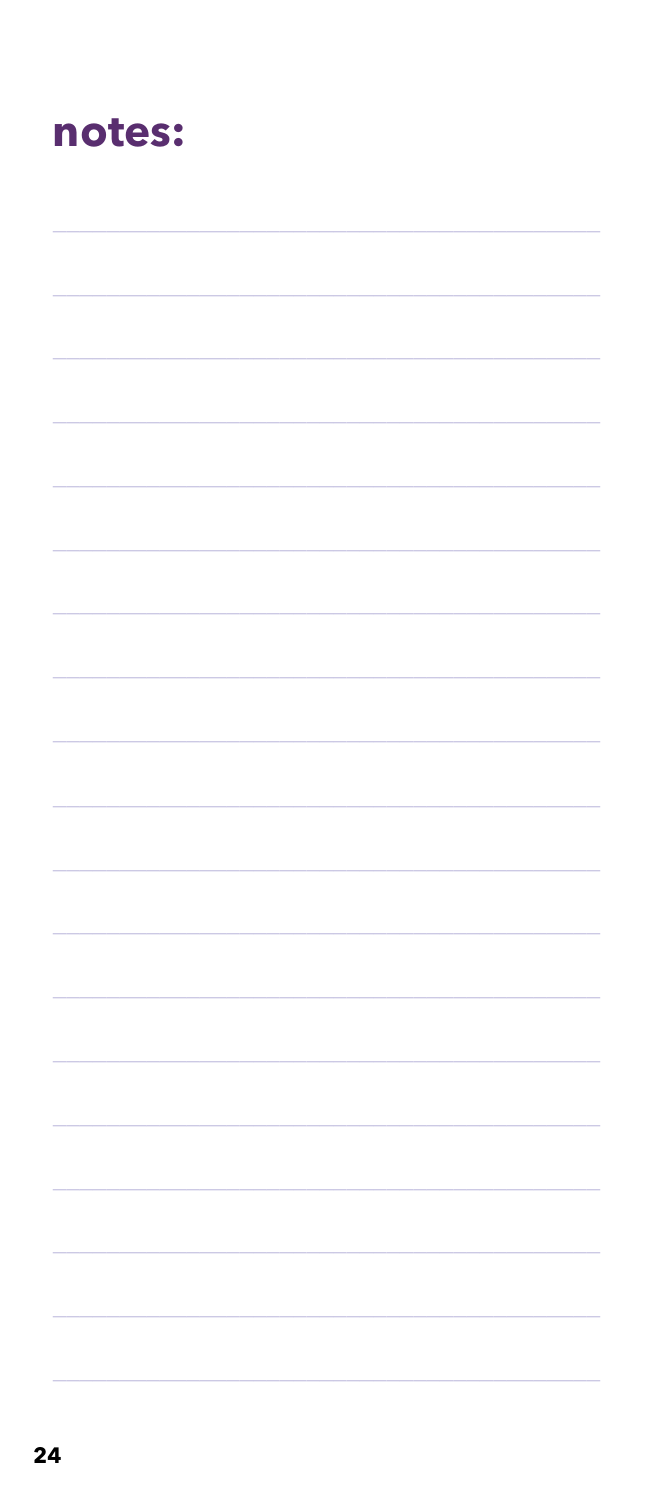### notes: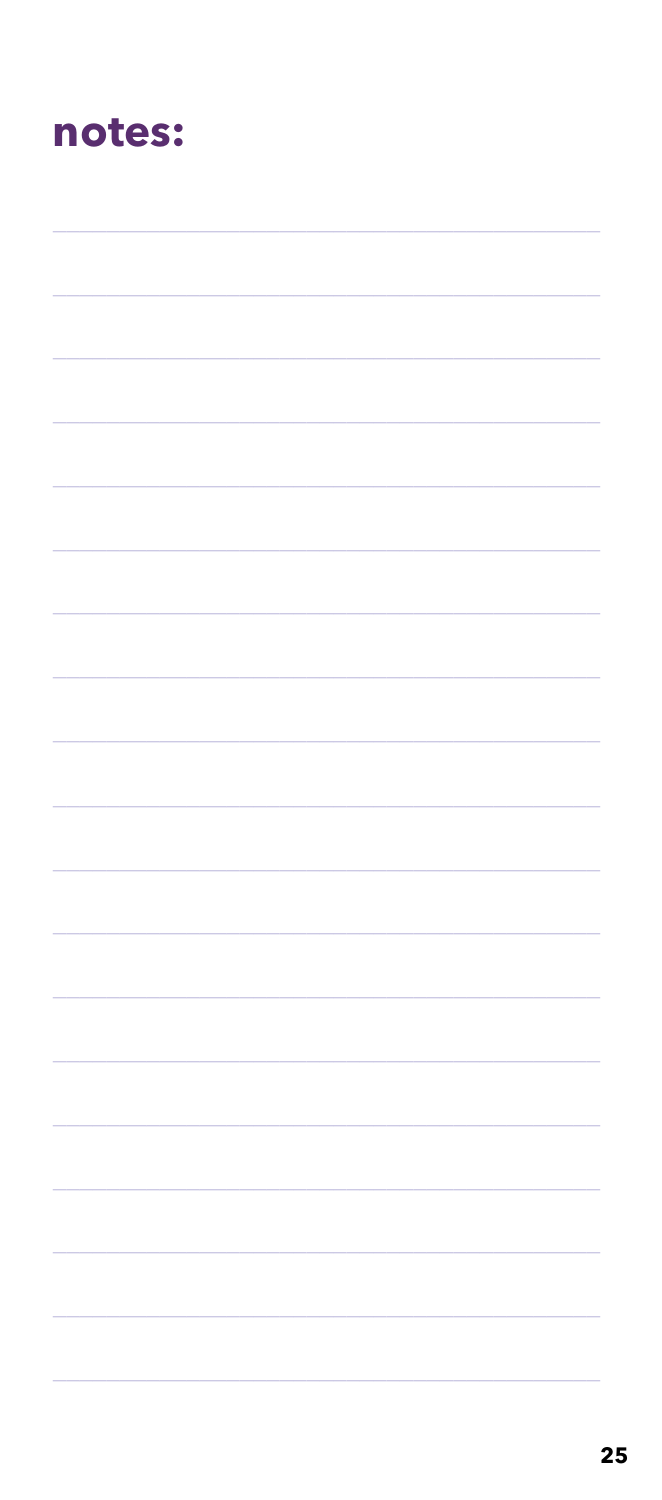### notes: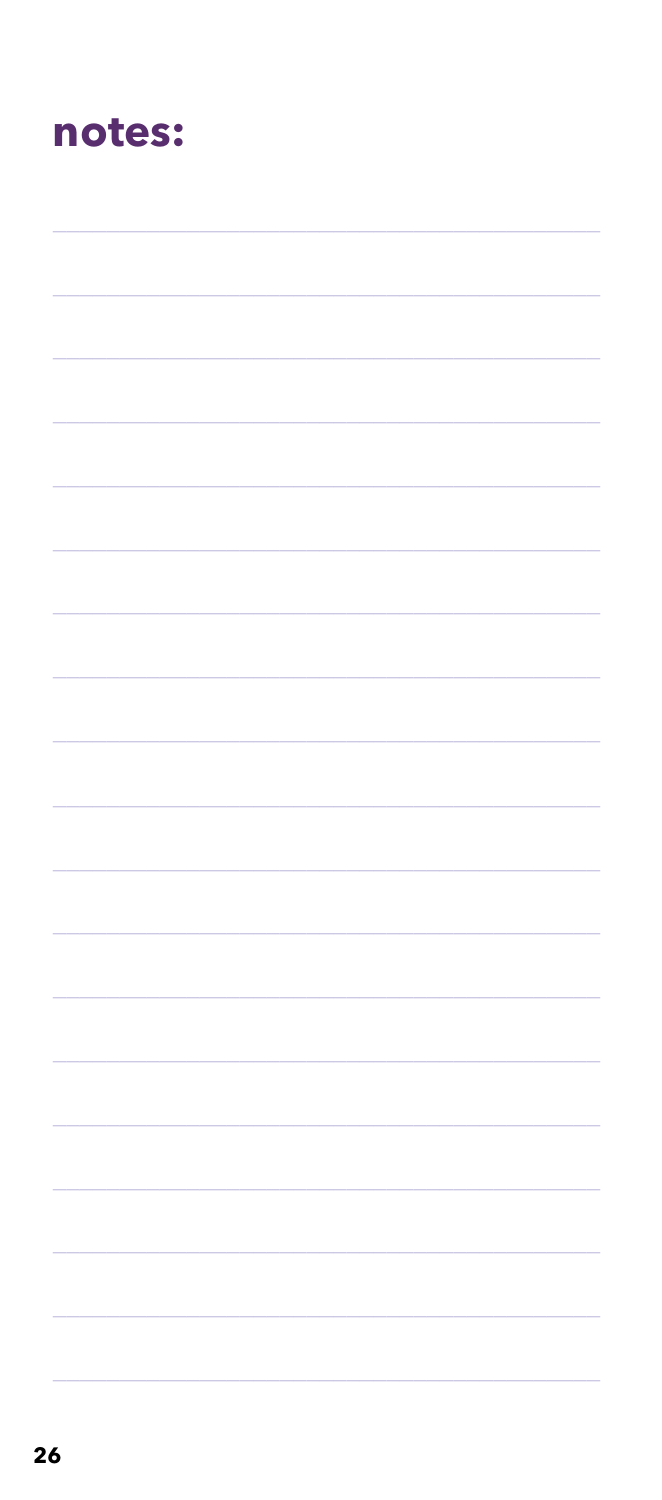Kaiser Foundation Health Plan of the Mid-Atlantic States, Inc. complies with applicable Federal civil rights laws and does not discriminate on the basis of race, color, national origin, age, disability, or sex.

**Español (Spanish) ATENCIÓN:** si habla español, tiene a su disposición servicios gratuitos de asistencia lingüística. Llame al **1-800-777-7902** (TTY: **711**).

中文 **(Chinese)** 注意:如果您使用繁體中 文,您可以免費獲得語言援助服務。請致電 **1-800-777-7902**(TTY:**711**)。